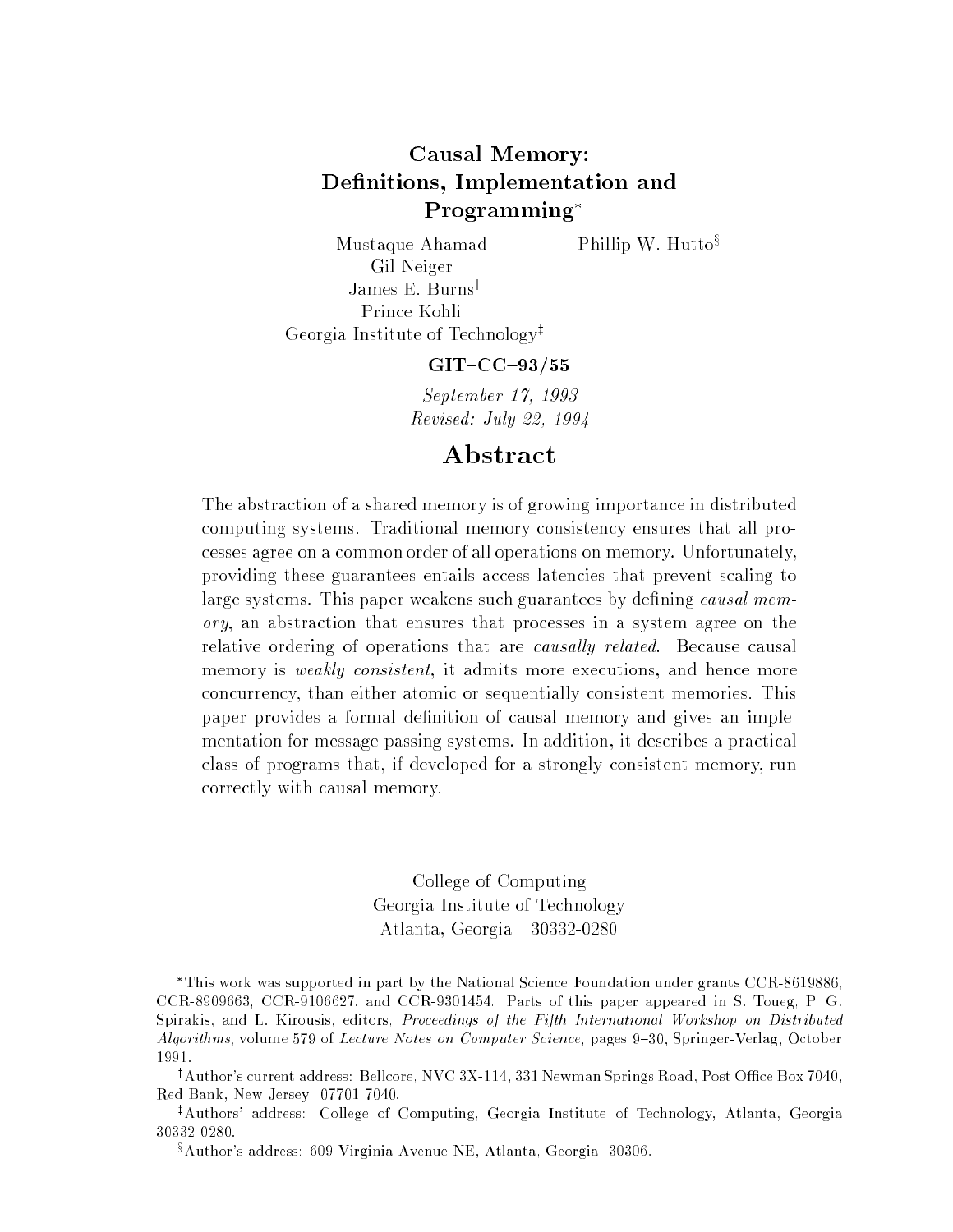### **Introduction**  $\mathbf 1$

The abstraction of a shared memory is of growing importance in distributed computing systems. It allows users to program these systems without concerning themselves with the details of the underlying message-passing system. Traditionally, distributed shared memories ensure that all processes in the system agree on a common order of all operations on memory. Such guarantees are provided by sequentially consistent memory [27] and by atomic memory [28] (also called linearizable memory [20]). Unfortunately, providing these consistency guarantees entails access latencies that prevent scaling to large systems. A simple argument [10,29] can be used to show that no memory can provide strong consistency and retain low latency in systems with high message-passing delays. This tradeoff represents a significant efficiency problem since it forces applications to pay the costs of consistency even if they are highly parallel and involve little synchronization. A number of techniques  $[11,24]$  have been suggested to improve the efficiency of shared memory implementations, but all provide only partial remedies to the fundamental problem of latency and scale for strongly consistent memories.

Recent research  $[1,6,9,16{-}18,21,29]$  suggests that a systematic weakening of memory consistency can reduce the costs of providing consistency while maintaining a viable "target" model for programmers. Weakly consistent memories admit more executions, and hence more concurrency, than either sequentially consistent or atomic memories. This paper defines *causal memory*, an abstraction that ensures that processes in a system agree on the relative ordering of operations that are *causally related.* (Causal memory has been mentioned earlier [6,21]; however, these papers do not present careful definitions as is done here.) This paper provides a formal definition of causal memory and gives an implementation for message-passing systems. We give two classes of programs that can be developed assuming a sequentially consistent memory and that run correctly with causal memory.

Causal memory is based on Lamport's concept of potential causality [26]. Potential causality provides a natural ordering on events in a distributed system where processes communicate via message passing. We introduce a similar notion of causality based on reads and writes in a shared memory environment. Causal memory requires that reads return values consistent with causally related reads and writes, and we say that "reads" respect the order of causally related writes." Since causality orders events only partially, reading processes may disagree on the relative ordering of concurrent writes. This provides independence between concurrent writers which reduces consistency maintenance (synchronization) costs. The idea is that the synchronization required by a program is often specied explicitly and it is not necessary for the memory to provide additional synchronization guarantees.

Causal memory is related to the ISIS causal broadcast and, thereby, to the notion of causally ordered messages [13]. Our implementation of causal memory is based on the use of vector timestamps [14,30], as is the ISIS implementation of causal broadcast. Both implementations are "non-blocking": a process may complete an operation (e.g., a write or a send) without waiting for communication with other processes. Nevertheless, causal memory is more than a collection of \locations" updated by causal broadcasts. Memory has overwrite semantics and messages have queuing semantics. A message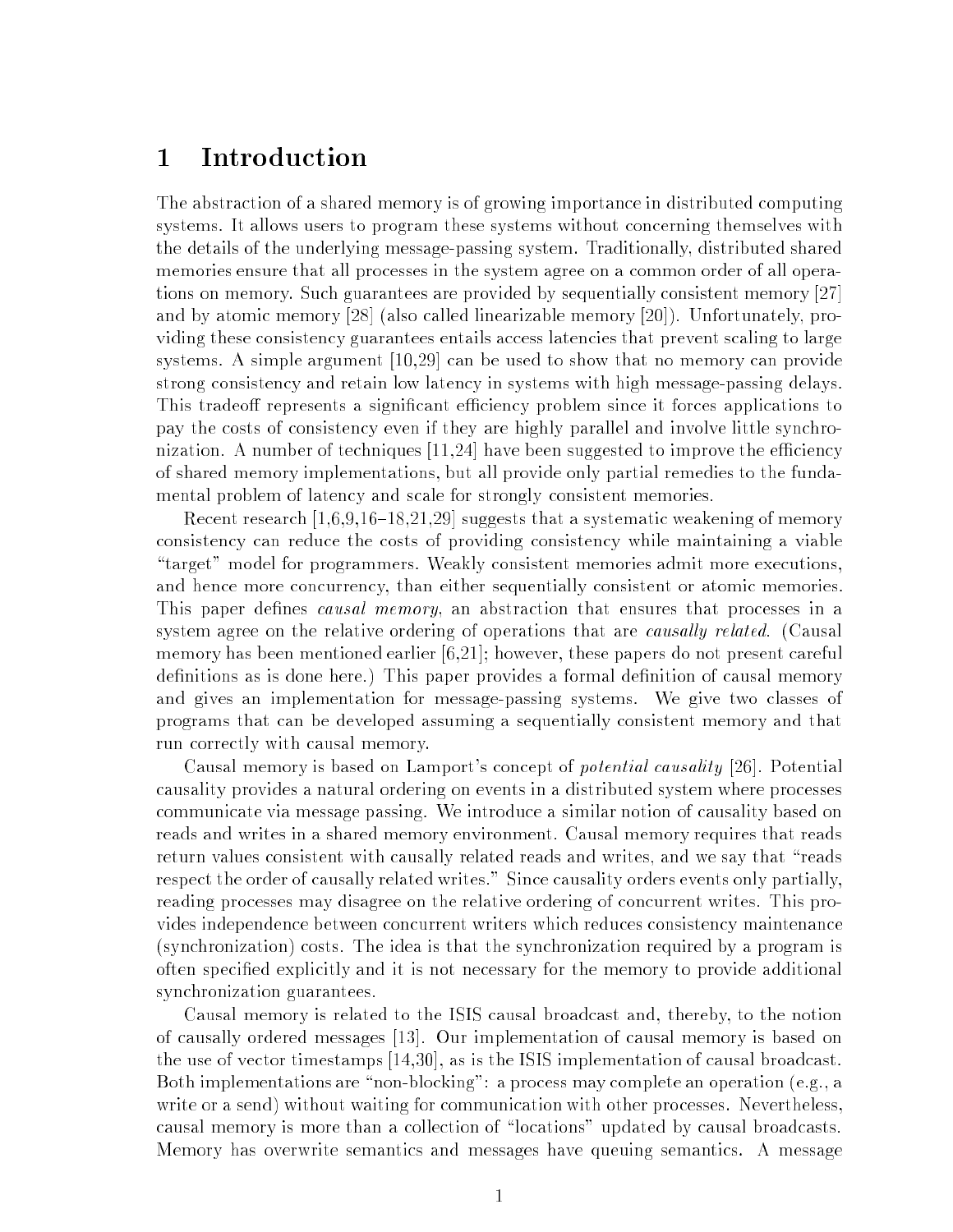recipient can be assured that it will eventually receive all messages that have been sent to it, but repeated reads cannot guarantee that all values written will be read. "Hidden writes", values overwritten before they are read, are always possible. Since a process may read memory locations in any order it chooses, it may read a value  $v_1$  from location x much later than a value  $v_2$  from location y, even when the write operation that stores  $v_1$  in x is causally before the write of  $v_2$  to y. In a message-passing system, such behavior would violate the required causal ordering.

We give precise characterizations of two classes of programs that run correctly with causal memory. Any execution a program in either of these classes with causal memory is actually sequentially consistent. If the program is proven correct with sequential consistent memory, then it is still correct with causal memory. One of these classes includes data-race free programs [1,2] that make use of explicit synchronization to prevent problems that may stem from concurrent access to shared memory.

It is far from clear that there is a "best" kind of shared memory model for use with distributed systems. Strongly consistent memories are easier to program than weak memories, but they require costly blocking implementations. Very weak memories may be implemented cheaply, but they might not be practical to program. We believe that causal memory provides a happy medium: it allows non-blocking implementations and is a useful model for a class of practical programs.

## 2 Shared Memory Systems

This section formally describes the system that underlies our definitions and results. We use a model derived from those used by Herlihy and Wing [20] and by Misra [33].

We define a *system* to be a finite set of processes that interact via a shared memory that consists of a finite set of *locations*. Let  $\mathcal{P} = \{p_1, p_2, \ldots, p_n\}$  be the set of processes. A process's interaction with the memory is through a series of read and write *operations* on the memory. Each such operation acts on some named location and has an associated value. For example, a write operation by process  $p_i$ , denoted  $w_i(x)v$ , stores the value v in location x; a similarly denoted read operation,  $r_i(x)v$ , reports to  $p_i$  that v is stored in location x.

A local execution history (or local history) of process  $p_i$ , denoted  $L_i$ , is a sequence of read and write operations. If operation  $o_1$  precedes  $o_2$  in  $L_i$ , we write  $o_1 \rightarrow o_2$ and say that  $o_1$  precedes  $o_2$  in program order. An execution history (or history)  $H =$  $\langle L_1, L_2, \ldots, L_n \rangle$  is a collection of local histories, one for each process. An operation is said to be in H if it is in one of the local histories that H comprises.

Different kinds of memories are defined by considering *serializations* of certain sets of operations. If A (or, respectively, H) is a set of operations (or history), then S is a serialization of A (or H) if S is a linear sequence containing exactly the operations of A (or  $H$ ) such that each read operation from a location returns the value written by the most recent preceding write to that location. (Unless otherwise stated, we assume that each location has initial value  $\perp$  and that this value is returned by any read of a location with no preceding write.) Serialization S respects order  $\rightarrow$  if, for any operations  $o_1$  and  $o_2$  in  $S$ ,  $o_1 \rightarrow o_2$  implies that  $o_1$  precedes  $o_2$  in  $S$ .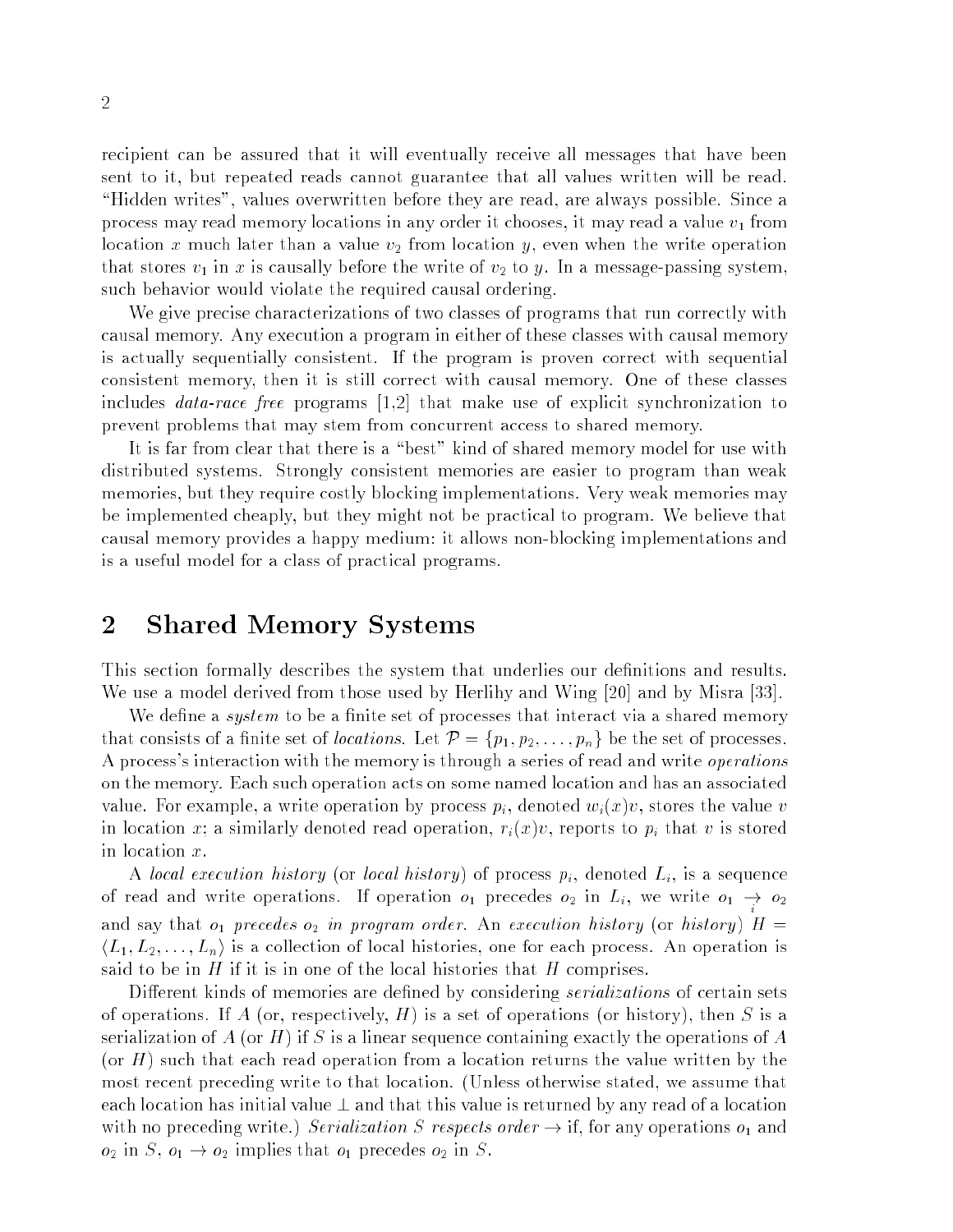### 3 Earlier Memory Models 3

Given the formalism developed above, one can define a variety of memory consistency models. This section defines Lamport's sequential consistency [27] and the PRAM of Lipton and Sandberg [29]. The next section uses the same formalism to define causal memory.

The idea behind sequential consistency is that, although the shared memory accessed by processes may be distributed (i.e., may consist of many different modules), the processes' observations of the memory should be consistent with one that permits only sequential accesses (i.e., a single memory). History  $H$  is sequentially consistent if it satisfies the following:

**SC:** there is a serialization S of H that respects all the program orders  $\rightarrow$ .

Thus, the values returned by the read operations in  $H$  are consistent with the sequential ordering in S. If processes only communicate via the shared memory, they cannot tell, by way of their interactions with the memory, that they are not accessing a single memory. A memory is sequentially consistent if it admits only sequentially consistent histories.<sup>1</sup>

Recognizing that sequential consistency is costly to implement, Lipton and Sandberg developed a weaker form of memory that they called the *pipelined RAM* or *PRAM*. This memory requires only that the writes of each process be seen in program order at all other processes. Thus, each process must sequence its own operations and the writes of other processes. For this reason, we make the following definition. If  $H$  is a history and  $p_i$  is a process, let  $A_{i+w}^H$  comprise all operations in  $L_i$  and all write operations in  $H$ . A history  $H$  is PRAM if it satisfies the following:

**PRAM:** for each process  $p_i$ , there is a serialization  $S_i$  of  $A_{i+w}^H$  that respects all the program orders ! .

A memory is PRAM if it admits only PRAM histories.

<sup>j</sup>

Notice that both sequential consistency and PRAM require serializations that respect program order. PRAM is weaker than sequential consistency because each process may "perceive" a different serialization. While the order of two writes by a given process must be the same in all these serializations (even those for other processes), writes by different processes may appear in different orders in different serializations. Furthermore, each process's serialization does not contain the read operations of other processes, as it is not (directly) aware of these operations. Figure 1 gives an example of a PRAM history that is not sequentially consistent. This history is PRAM because the following serializations exist:

$$
S_1 = w_1(x)0; w_2(x)1; r_1(x)1
$$
  
\n
$$
S_2 = w_2(x)1; w_1(x)0; r_2(x)0
$$

We now show that the history is not sequentially consistent. Suppose that it were and

<sup>i</sup>

 $^{\circ}$  A memory is *atomic* (or *unearizable*) if each history admits a serialization that not only preserves the order within the local histories but also that of any pair of operations whose executions do not overlap in real time [20,28]. The definition of such memories is beyond the scope of this paper.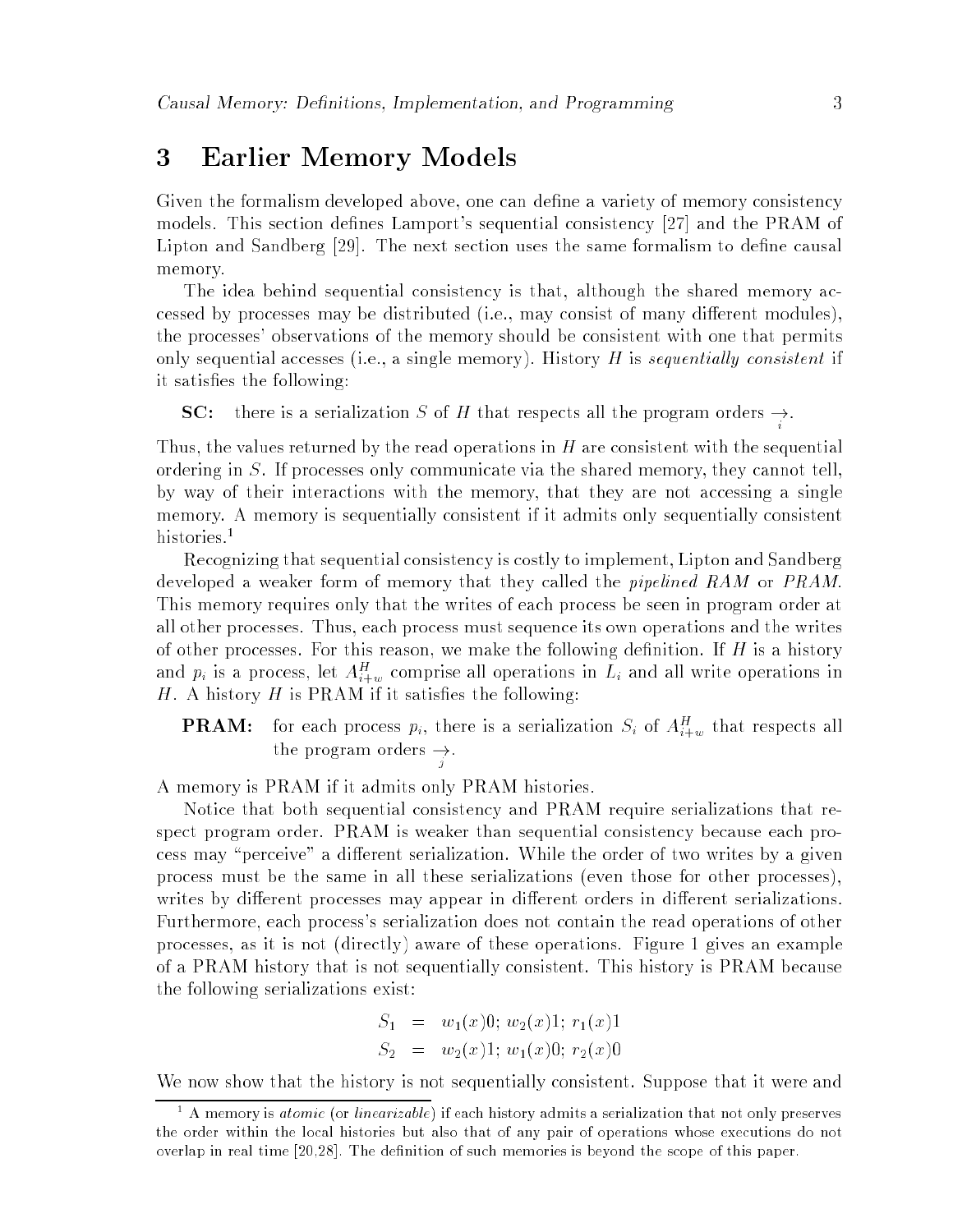| $p_1$   | w(x)0 | r(x)1     |
|---------|-------|-----------|
| $p_2$ : | w(x)1 | $r(x)0$ i |

Figure 1: A history that is not sequentially consistent

let S be the required serialization. Inspection of  $L_1$  shows that  $w_1(x)0; w_2(x)1; r_1(x)1$ must appear in that order in S. Inspection of  $L_2$  shows that  $w_2(x)1; w_1(x)0; r_2(x)0$ must appear in that order in S. This gives a contradiction, as  $w_1(x)0$  and  $w_2(x)1$  must be ordered uniquely.

Slow memory given by Hutto and Ahamad  $[21]$  can also be defined using this formalism, as can processor consistency [4,16,18]. We are currently exploring the use of this formalism in the definition of other memories [25].

## 4 Causal Memory

We define causal memory to be intermediate between sequential consistency and PRAM. Its definition is similar to that of PRAM but is stronger because the serializations required must respect not only program order but a causality order as well. We first define causality orders.

Let  $H = \langle L_1, L_2, \ldots, L_n \rangle$ . A causality order of operations in H is determined by program order and a writes-into order that associates a write operation with each read operation (except one of a location's initial value). The writes-into order is analogous to the order in message passing systems that relates the sending of a message to its corresponding receipt. The order in message-passing systems is easier to define because, for each message receipt, there is a unique sending event. This is not the case in shared-memory systems: several write operations may write the same value to the same location, and it is not always clear which to associate with a particular read operation. (Misra simplied this situation by assuming that all writes to a location are uniquely valued.)

Because there may be multiple writes of a value to a location, there may be more than one writes-into order. A writes-into order  $\mapsto$  on H is any relation with the following properties:

- if  $o_1 \mapsto o_2$ , then there are x and v such that  $o_1 = w(x)v$  and  $o_2 = r(x)v$ ;
- $\bullet$  for any operation  $o_2$ , there is at most one  $o_1$  such that  $o_1 \mapsto o_2;$
- if  $o_2 = r(x)v$  for some x and there is no  $o_1$  such that  $o_1 \mapsto o_2$ , then  $v = \bot$ ; that is, a read with no write must read the initial value.

A causality order  $\leadsto$  induced by  $\mapsto$  for H is a partial order that is the transitive closure of the union of the history's program order and the order  $\mapsto$ . In other words,  $o_1 \leadsto o_2$ if and only if one of the following cases holds: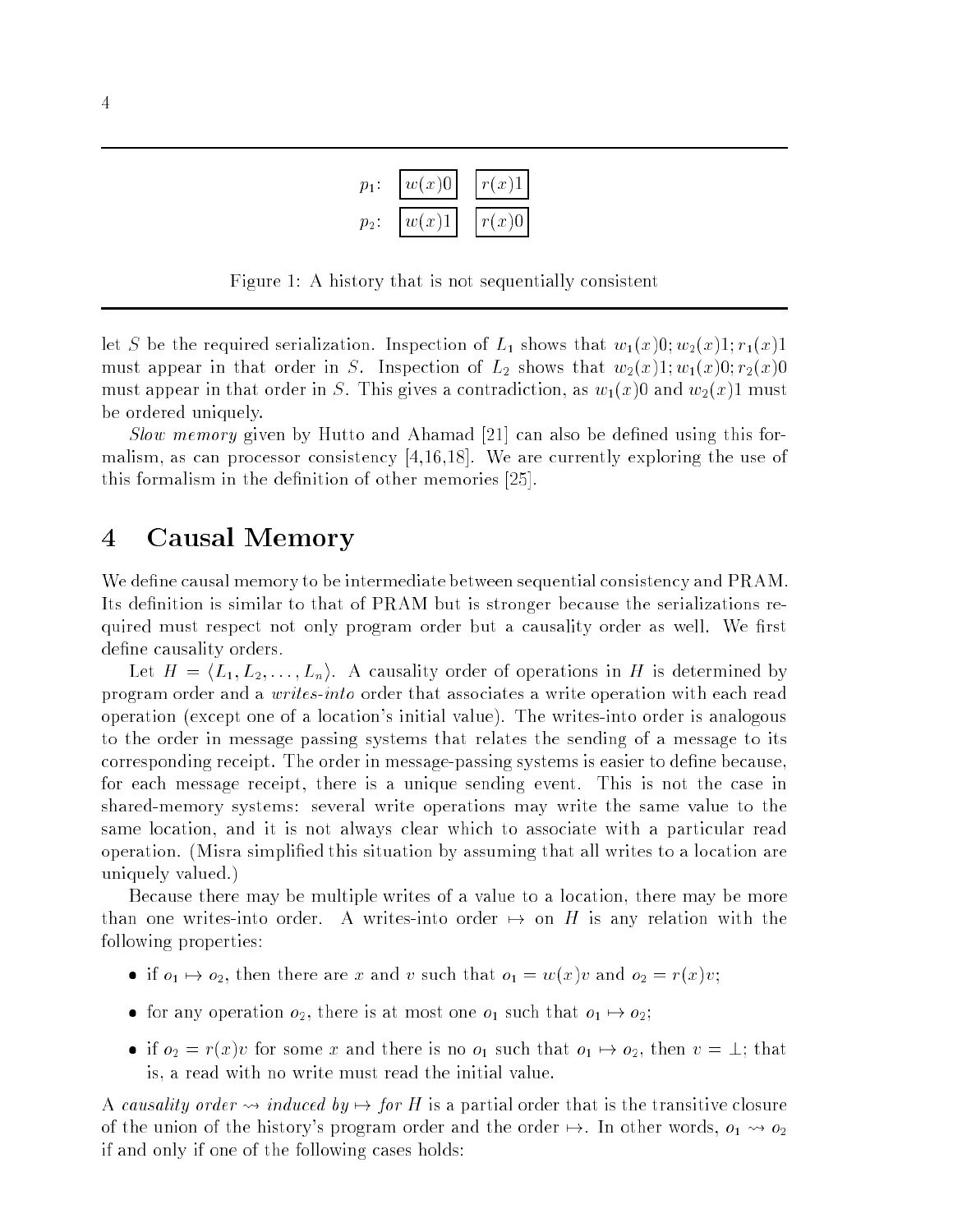

Figure 2: A history that is not causal

•  $o_1 \rightarrow o_2$  for some  $p_i$  ( $o_1$  precedes  $o_2$  in  $L_i$ );

<sup>i</sup>

- $\bullet$   $o_1 \mapsto o_2$  ( $o_2$  reads the value written by  $o_1$ ); or
- there is some other operation  $\sigma$  such that  $o_1 \leadsto o \leadsto o_2$ .

(If the relation  $\rightsquigarrow$  is cyclic, then it is not a causality order.) If  $o_1$  and  $o_2$  are two operations in H such that, for causality order  $\rightsquigarrow$ ,  $o_1 \not\rightsquigarrow o_2$  and  $o_2 \not\rightsquigarrow o_1$ , we say that  $o_1$ and  $o_2$  are *concurrent with respect to*  $\rightsquigarrow$ .

We can now define causal memory. A history  $H$  is *causal* if it has a causality order  $\rightsquigarrow$  such that

**CM:** for each process  $p_i$ , there is a serialization  $S_i$  of  $A_{i+w}^H$  that respects  $\rightsquigarrow$ .

A memory is causal if it admits only causal histories. Again, this is weaker than sequential consistency because each process may "perceive" a different serialization. Figure 1, given above, is causal but not sequentially consistent (it is causal because the serializations  $S_1$  and  $S_2$ , given above, exist).

If  $o_1 \to o_2$  in some  $p_i,$  then  $o_1 \leadsto o_2$  for all causality orders  $\leadsto;$  thus, it should be clear that any causal history is also PRAM. However, not all PRAM histories are causal. Figure 2 gives an example of a history that is PRAM but not causal. It is PRAM because the following serializations, each consistent with program order, exist:

$$
S_1 = w_1(x)0; w_1(x)1; w_2(y)2;
$$
  
\n
$$
S_2 = w_1(x)0; w_1(x)1; r_2(x)1; w_2(y)2;
$$
  
\n
$$
S_3 = w_2(y)2; r_3(y)2; w_1(x)0; r_3(x)0; w_1(x)1.
$$

This history is not causal for the following reason. There is only one possible writes-into order:  $w_1(x)0 \rightarrow r_3(x)0, w_1(x)1 \rightarrow r_2(x)1$ , and  $w_2(y)2 \rightarrow r_3(y)2$ . Thus, H has only one causality order, and the following relations hold:  $w_1(x)0 \to w_1(x)1 \mapsto r_2(x)1 \to w_2(y)2.$ Thus,  $w_1(x)0 \rightsquigarrow w_1(x)1 \rightsquigarrow w_2(y)2$ , and the three writes must appear in that order in all serializations. It is clear that there is no way to construct  $S_3$  (that respects the program order in  $L_3$ ) with the writes in that order so that each read (by  $p_3$ ) returns the most recently written value to the location being read. Clearly,  $r_3(y)2$  would have to follow  $w_2(y)2$ , so the only choice for  $S_3$  is  $w_1(x)0; w_1(x)1; w_2(y)2; r_3(y)2; r_3(x)0$ . This is not a serialization (the last read should return 1), so the history is not causal.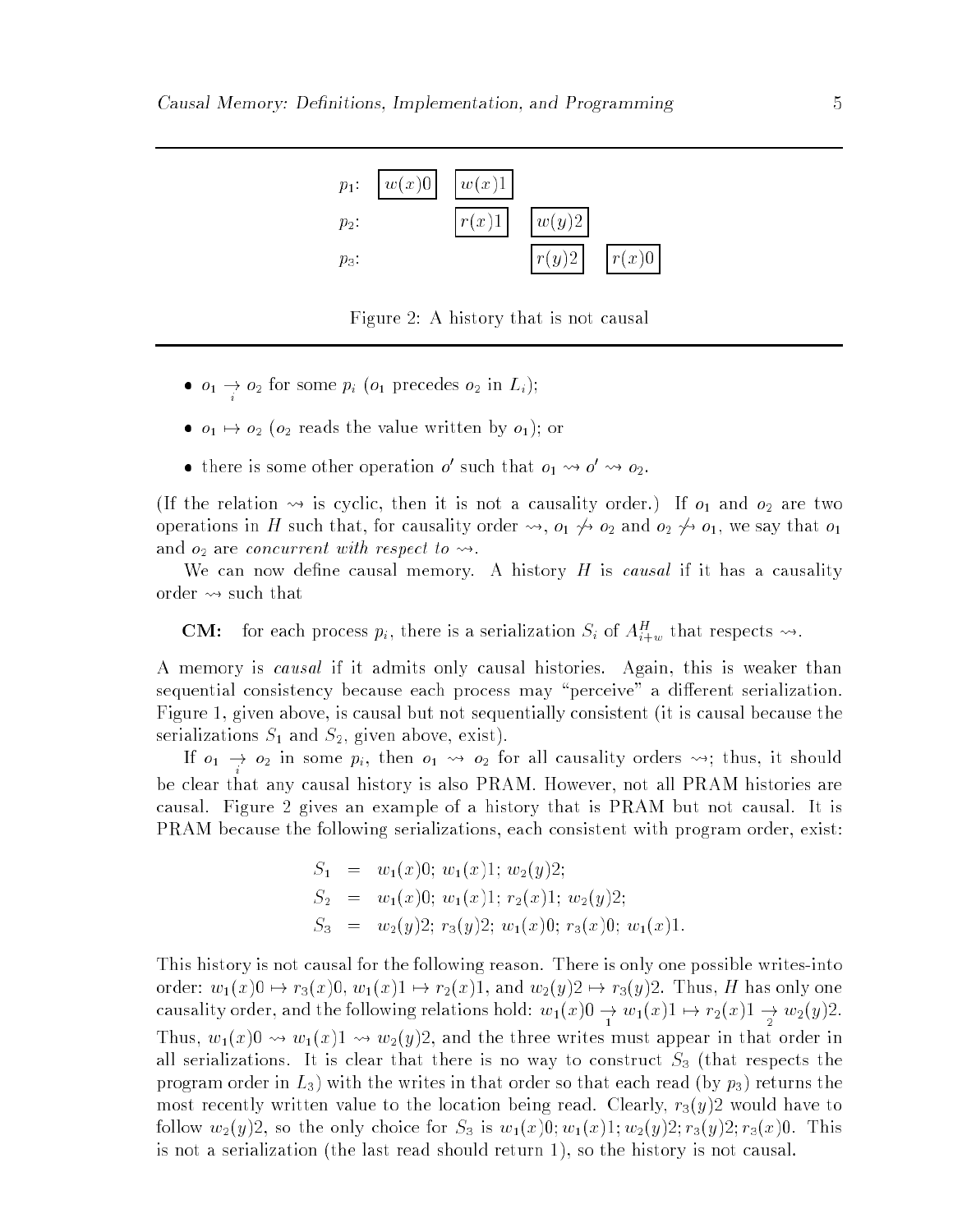## 5 An Implementation of Causal Memory

This section presents and proves correct an implementation of causal memory using message passing. The implementation uses an adaptation of vector timestamps [14,30]. It requires reliable processes and communication channels.

Each process maintains four local data structures. The first is a private copy  $M$  of the abstract shared causal memory  $\mathcal M$ . The second is a vector clock t, which is used to timestamp outgoing messages. This is a vector of natural numbers, one for each process in the system. Informally,  $t[i]$  is the number of  $p_i$ 's writes of which the process is aware. Two vectors can be compared by comparing their components. Vector  $t_1$  is less than or equal to  $t_2$  ( $t_1 \preceq t_2$ ) if each of  $t_1$ 's components is less than or equal to  $t_2$ 's corresponding component;  $t_1$  is less than  $t_2$   $(t_1 \prec t_2)$  if it is less than or equal to  $t_2$ and is not equal to  $t_2$ . Note that " $\preceq$ " is transitive. Each process also maintains two queues. The first is a first-in-first-out queue called  $OutQueue$ . It contains information about local writes to memory that are yet to be communicated to other processes. The second is a priority queue called  $InQueue$ . Each queue item includes a vector clock value, which is its *timestamp*. The queue  $InQueue$  is ordered by timestamp, with items with smaller timestamps appearing closer to the head. The queue is maintained so that items being added to the queue are only placed ahead of existing items whose timestamps are greater than that of the new item. That is, the new item is placed after any existing item with an equal incomparable timestamp (actually, one can show that no two items can have equal timestamps, but we do not need this fact).

The implementation for process  $p_i$  is shown in Figure 3. It consists of an initialization routine and five basic actions. Each of these actions is local and executed atomically. A read action is executed whenever a read of a location x is invoked by  $p_i$ . The value stored in M[x] is returned to  $p_i$ . A write action is executed whenever a write of some value v to some location x is invoked by  $p_i$ . Process  $p_i$  increments  $t[i]$ , writes v to  $M[x]$ , and adds the tuple  $\langle i, x, v, t \rangle$  to  $OutQueue$ ; this tuple is called a *write-tuple*. Note that the read and write actions require no blocking. This is in contrast to implementations of linearizable or sequentially consistent memory; in these cases, it can be shown that some blocking is required [10,29,31].

The information in *OutQueue* must be communicated to the other processes. This is done by send actions, which may be performed whenever is convenient to the process but which must be performed infinitely often (that is, a process can never elect to perform no more send actions). A send action removes some nonempty prefix from OutQueue and sends it to all other processes. When such a message is received,  $p_i$ executes a *receive* action; it adds all the write-tuples in the message received to  $InQueue$ (recall that this is a priority queue based on the tuples' timestamps). The information in  $InQueue$  is used to update a process's view of memory. This is done by an apply action, which need only be performed infinitely often. The write-tuple at the head of InQueue can be applied if its timestamp reflects no other write of which  $p_i$  is not aware. This can be determined by comparing  $p_i$ 's vector clock to the timestamp of the write; a write by  $p_i$  can be applied only if all components of its timestamp (other than the jth) are less than or equal to those of  $p_i$ 's vector clock and if the jth component is exactly one more than the jth component of  $p_i$ 's vector clock. When a write can be applied, it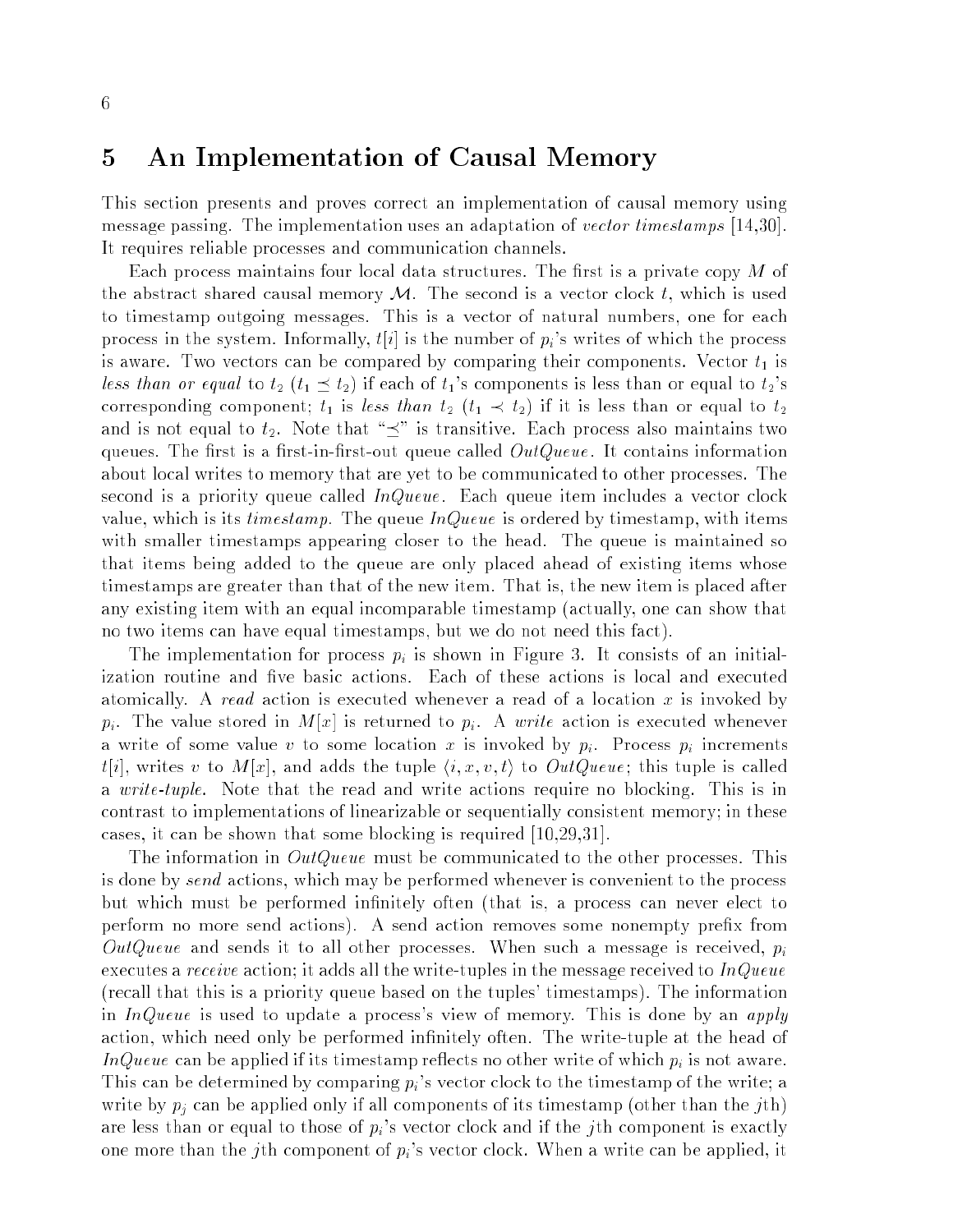```
/* Initialization: */
    foreach x \in \mathcal{M} do
        M[x] := \perpfor j := 1 to n do
        t[j] := 0OutQueue := \langle \rangleInQueue := \langle \rangle/* Read action: to read from x */
    \mathbf{return}(M[x]) /* Add r_i(x) * to L_i and S_i */
/* Write action: to write v to x */
    t[i] := t[i] + 1M[x] := v /* Add w_i(x)v to L_i and S_i */
    enqueue \langle i, x, v, t \rangle to OutQueue\frac{1}{2} Send action: executed infinitely often \frac{1}{2}if OutQueue \neq \langle \rangle then
        let A be some nonempty prefix of OutQueueremove A from OutQueue
        send A to all others
/* Receive action: upon receipt of A from p_i */
    for each \langle j, x, v, s \rangle \in Aenqueue \langle j, x, v, s \rangle to InQueue\frac{1}{2} Apply action: executed infinitely often \frac{1}{2}if InQueue \neq \langle \rangle then
        let \langle j, x, v, s \rangle be head of InQueue
        if s[k] \le t[k] for all k \ne j and s[j] = t[j] + 1 then
             remove \langle j, x, v, s \rangle from InQueuet[j] := s[j]M[x] := v /* Add w_i(x)v to S_i */
```
Figure 3: Implementation of Causal Memory for Process  $p_i$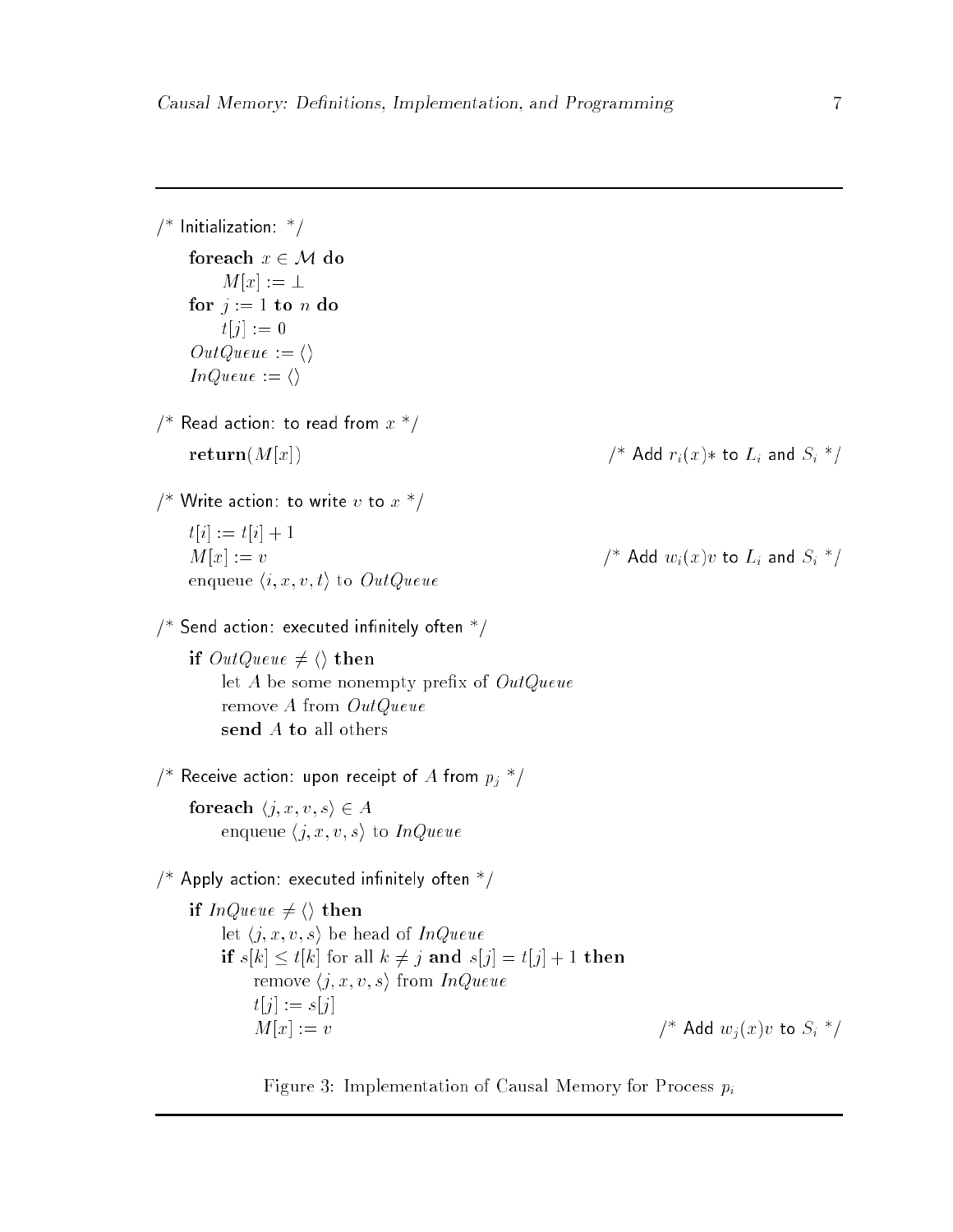is removed from  $InQueue$ , the corresponding component of  $p_i$ 's vector clock is updated, and the new value is written to M. This means that, after the write-tuple  $\langle j, x, v, s \rangle$  is applied to  $p_i$ 's memory,  $s \preceq t$ , where t is the value of  $p_i$ 's vector clock.

To facilitate the proof of correctness of the implementation, we introduce the following notation: if o is an operation of a process  $p_i$ , the *timestamp* of o, denoted  $ts(o)$ , is the value of  $p_i$ 's vector clock immediately after o completes. Note that, for a write operation  $o, ts(o)$  is the same as the timestamp included with the corresponding write-tuple.  $H = \langle L_1, L_2, \ldots, L_n \rangle$  is a history of the implementation if each  $L_i$  is the ordered sequence of read and write operations performed by process  $p_i$  (see comments in Figure 3). Theorem 3 below shows that H is causal. The causality order  $\rightsquigarrow$  used is derived from the following writes-into order  $\mapsto$ . If  $o_2 = r_i(x)v$  is a read by  $p_i$  of some non-initial value, then  $o_1 \mapsto o_2$ , where  $o_1$  is the latest write to x applied by  $p_i$  before performing  $o_2$  (it is clear from Figure 3 that  $o_1$  is a write of v).

The following two lemmas are used in the proof of correctness. The first asserts that the causality order  $\rightsquigarrow$  is reflected in vector timestamps:

**Lemma 1:** Let H be a history of the implementation and let  $o_1$  and  $o_2$  be two operations such that  $o_1 \leadsto o_2$ . Then  $ts(o_1) \preceq ts(o_2)$ . Furthermore, if  $o_2$  is a write operation by  $p_i$ ,  $ts(o_1)[i] < ts(o_2)[i]$ , so  $ts(o_1) \prec ts(o_2)$ .

*Proof*: The proof is by induction on the structure of the order  $\rightsquigarrow$ . Consider three cases:

- $\bullet$   $o_1$   $\rightarrow$   $o_2$  for some  $p_i$ . Since no process ever decrements any component of its vector clock,  $ts(o_1)$  must be less than or equal to  $ts(o_2)$ . Furthermore, if  $o_2$  is a write operation, then  $p_i$  increments its local component during  $o_2$ , so  $ts(o_1)[i]$  <  $ts(o_2)[i]$ .
- $\bullet$   $o_1 \mapsto o_2$ . This means that  $o_1$  is a write operation, say  $w_i(x)v$ , and  $o_2$  is a corresponding read, say  $r_i(x)v$ . Note that the write-tuple associated with  $o_1$  includes the timestamp  $ts(o_1)$ . By Figure 3, it is clear that  $p_j$  cannot read v from x before it applies the write to its memory. Process  $p_j$  does not apply the write until its own timestamp is greater than or equal to  $ts(o_1)$  (except for  $ts(o_1)[i]$ , which is assigned to the  $i^{th}$  component of  $p_i$ 's clock when the write is applied). Since no component of  $p_j$ 's timestamp is ever decremented, it is still greater than or equal to  $ts(o_1)$  when it reads v, so  $ts(o_1) \preceq ts(o_2)$ .
- There is some operation of such that  $o_1 \leadsto o_1 \leadsto o_2$ . By induction, this implies that  $ts(\theta_1) \preceq ts(\theta_1) \preceq ts(\theta_2)$ . By the transitivity of  $\preceq$ , the desired result holds. If  $o_2$  is a write by  $p_i$ , then  $ts(o')|i| < ts(o_2)|i|$  by induction. Since  $ts(o_1) \preceq ts(o')$ implies  $ts(o_1)|i| \leq ts(o')|i|$ , we have that  $ts(o_1)|i| < ts(o_2)|i|$ .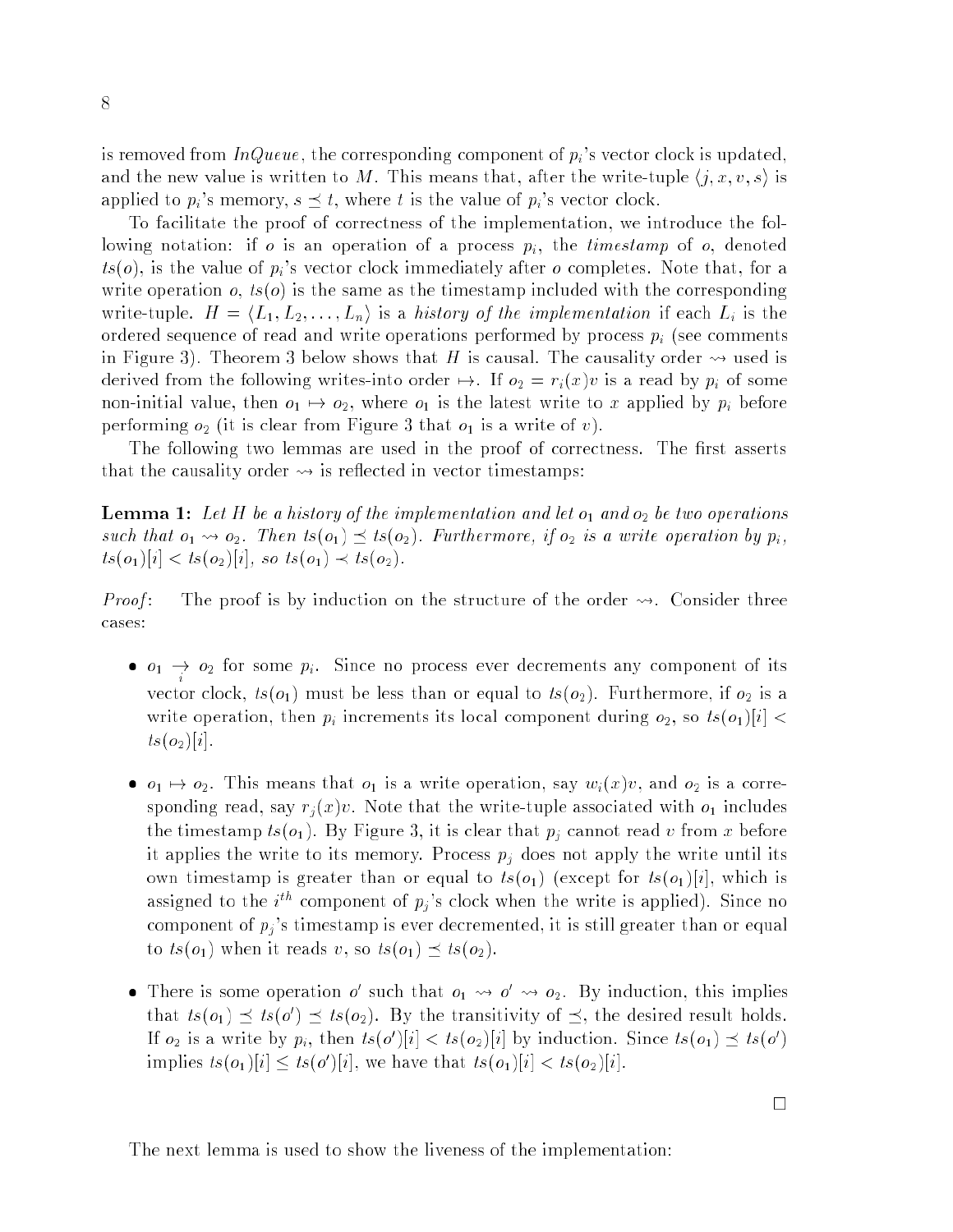**Lemma 2:** Let  $H$  be a history of the implementation and suppose that  $w$  is a write operation of process  $p_i$ . Then each process  $p_j$  eventually applies w to its memory.

*Proof*: If  $i = j$ , the write is applied immediately; for the remainder of the proof, assume that  $i \neq j$ . Let  $s = ts(w)$ . An inspection of Figure 3 shows that, once  $p_i$  has executed w, it is always the case that one of the following holds for w: its write-tuple is in  $p_i$ 's  $OutQueue$ , its write-tuple is in transit from  $p_i$  to  $p_j$ , its write-tuple is in  $p_j$ 's InQueue, or  $p_i$  has applied the write. Since  $p_i$  performs send operations infinitely often and  $OutQueue$  is first-in-first-out, any write-tuple in  $OutQueue$  is eventually sent to  $p_i$ . Since channels are reliable, any write-tuple that is sent is eventually received and added to  $p_j$ 's InQueue. We now show that  $p_j$  eventually applies any write-tuple added to InQueue .

Consider the time at which  $p_i$  adds the write-tuple for  $w, \langle i, x, v, s \rangle$ , to its InQueue. There are only finitely many write-tuples ahead of it at this time. Write-tuples with timestamps smaller than  $ts(w)$  that can arrive in the future will also be placed ahead of  $\langle i, x, v, s \rangle$  in  $p_j$ 's InQueue. It is easy to see that there can be only finitely many such write-tuples. For this reason, we can assume by induction that, at some point in time,  $p_i$  has applied all write-tuples that are ever placed before  $\langle i, x, v, s \rangle$  in  $p_j$ 's InQueue or whose timestamps are less than s. At this point,  $\langle i, x, v, s \rangle$  is at the head of  $p_j$ 's InQueue and remains there until it is applied; we say that it is ready to be applied by  $p_j$ . We now show that it is indeed applied when  $p_j$  next performs an apply action.

Let t be  $p_j$ 's vector clock at such a point. We must show that  $t[k] \geq s[k]$  for all  $k \neq j$  and that  $t[j] + 1 = s[j]$ . Let  $p_k$  be any process other than  $p_j$  (k could equal i). Let w' be the s[k]th write by  $p_k$ . This means that  $p_i$  applies w' before it performs w, which implies that  $ts(w) \prec ts(w)$ . Thus,  $p_j$  must order w ahead of w in InQueue, which implies that, once  $\langle i, x, v, s \rangle$  is ready to be applied by  $p_j$ ,  $p_j$  has already applied w'. Once  $p_i$  applies w',  $t[k] \geq s[k]$ , as desired. Let  $\hat{w}$  be the  $(s[j] \perp 1)$ st write by  $p_i$ . By Lemma 1,  $ts(\hat{w}) \preceq ts(w)$ . Thus,  $p_j$  must order  $\hat{w}$  ahead of w in InQueue and thus has already applied  $\hat{w}$ . Therefore,  $t[j] \geq s[j] \perp 1$ . This means that  $p_j$  applies w the next time it performs an apply operation. Since  $p_j$  does this infinitely often, we conclude that  $p_i$  eventually applies this write.

We can now prove the correctness of the implementation:

### **Theorem 3:** Let  $H$  be a history of the implementation. Then  $H$  is causal.

*Proof*: The proof must show that, for each process  $p_i$ , there is a serialization  $S_i$  of  $A_{i+w}^H$  that respects  $\rightsquigarrow$ . (Recall that  $A_{i+w}^H$  is the set of all of  $p_i$ 's operations and all writes in  $H$ .)

The serialization  $S_i$  for  $p_i$  is obtained simply by concatenating all writes as they are applied to  $p_i$ 's memory and all reads as they occur (see comments in Figure 3). By Lemma 2,  $S_i$  includes all write operations in H, and thus all of  $A_{i+w}^H$ .  $S_i$  is a serialization because all reads and writes apply directly to  $p_i$ 's copy of memory and each read thus reads the value most recently written. It remains to be seen that  $S_i$  respects  $\rightsquigarrow$ .

We first observe that  $\rightsquigarrow$  is indeed a partial order in H. To prove this, it suffices to observe that it is acyclic by showing that  $o_1 \leadsto o_2$  implies  $o_2 \not\leadsto o_1$ . Suppose for a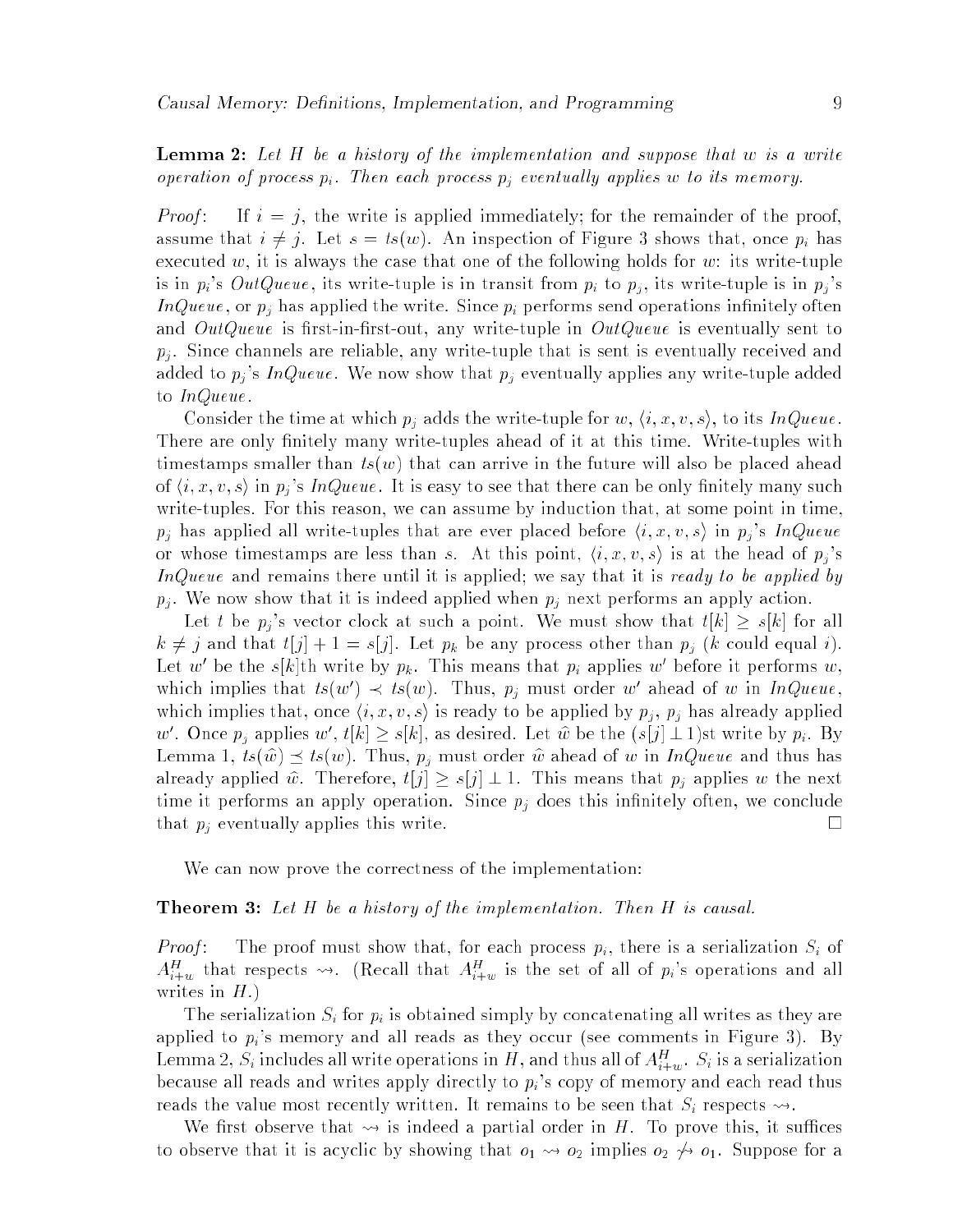contradiction that  $o_1 \leadsto o_2$  and  $o_2 \leadsto o_1$ . By Lemma 1, this means that  $ts (o_1) \preceq ts(o_2)$ and  $ts(o_2) \preceq ts(o_1)$ , implying that  $ts(o_1) = ts(o_2)$ . Lemma 1 implies that neither  $o_1$  nor  $o_2$  is a write operation, as this would contradict this equality. Even if  $o_1$  and  $o_2$  occur at the same process, it cannot be the case that each of  $o_1$  and  $o_2$  precede the other with respect to program order. Without loss of generality, assume that  $o_1$  does not precede  $o_2$  in any  $L_i$ . Since  $o_1 \leadsto o_2$  and both operations are reads, there must be some write operation w such that  $o_1 \leadsto w \leadsto o_2$ . By Lemma 1,  $ts(o_1) \prec ts(w) \preceq ts(o_2)$ , implying  $ts(o_1) \neq ts(o_2)$ , a contradiction. We conclude that the causality order is not cyclic.

Let  $o_1$  and  $o_2$  be two operations in  $A_{i+w}^H$  such that  $o_1 \leadsto o_2$ ; we must show that  $o_1$ precedes  $o_2$  in  $S_i$ . By Lemma 1,  $ts(o_1) \leq ts(o_2)$ . One of the following five cases must hold:

- Both  $o_1$  and  $o_2$  are operations by  $p_i$ . Since  $\leadsto$  is acyclic, this means that  $o_1$ precedes  $o_2$  in  $L_i$ . Since  $p_i$ 's operations appear in both  $L_i$  and  $S_i$  in the order in which they are performed,  $o_1$  precedes  $o_2$  in  $S_i$ .
- $\bullet$   $o_1$  is a write by another process  $p_j$  and  $o_2$  is an operation by  $p_i$  . An inspection of Figure 3 shows that  $p_i$  does not set its vector clock t so that  $t[j] = ts(o_1)[j]$  until it applies  $o_1$  to its local memory. Since  $ts(o_2)[j] \geq ts(o_1)[j]$ ,  $o_2$  can occur only after this application. This means that  $o_1$  precedes  $o_2$  in  $S_i$ .
- $\bullet$   $o_1$  is a write by  $p_i$  and  $o_2$  is a write by another process  $p_j$ . Since  $ts (o_1) \preceq ts(o_2)$ ,  $ts(o_1)[i] \leq ts(o_2)[i]$ . This means that  $p_j$  does not execute  $o_2$  until it has applied  $o_1$ ; since  $p_i$  cannot apply  $o_2$  before  $p_j$  and must apply  $o_1$  before  $p_j$ , it must be that  $p_i$  applies  $o_1$  before it applies  $o_2$ . Thus,  $o_1$  precedes  $o_2$  in  $S_i$ .
- $\bullet$   $o_1$  is a read by  $p_i$  and  $o_2$  is a write by another process. It is not hard to see that  $o_1 \rightarrow o_2$  implies that there is a write w by  $p_i$  such that  $o_1 \rightarrow w \rightarrow o_2$ . By the first case above,  $o_1$  precedes w in  $S_i$ . By the third case above, w precedes  $o_2$  in  $S_i$ . Thus,  $o_1$  precedes  $o_2$  in  $S_i$ .
- $\bullet$   $o_1$  and  $o_2$  are both writes by processes other than  $p_i$ . Suppose  $o_1$  and  $o_2$  are executed by processes  $p_j$  and  $p_k$ . If  $j = k$ , Lemma 1 implies  $ts(o_1)[j] < ts(o_2)[j]$ , so  $p_i$  cannot apply  $o_2$  until it has applied  $o_1$ . Now assume that  $j \neq k$  and let t be  $p_i$ 's vector clock at the point when  $o_2$  is applied. By Figure 3,  $ts(o_2)[j] \leq t[j]$ . Since  $ts(o_1) \preceq ts(o_2), ts(o_1)[j] \leq ts(o_2)[j]$ . This means that  $p_i$  has already applied  $o_1$  at this point. Thus,  $o_1$  precedes  $o_2$  in  $S_i$ .

In all cases,  $o_1$  precedes  $o_2$  in  $S_i$ , so the proof is complete.

The implementation given in Figure 3 shows that read and write operations for causal memory can be implemented without processes experiencing any blocking. Consider the following analyses of the performance of implementations of various forms of distributed shared memory. Assume that local computation time is negligible with respect to message delays and assume that  $d$  is the worst-case message delay. Given a memory implementation, let R be the worst-case execution time for a read and  $W$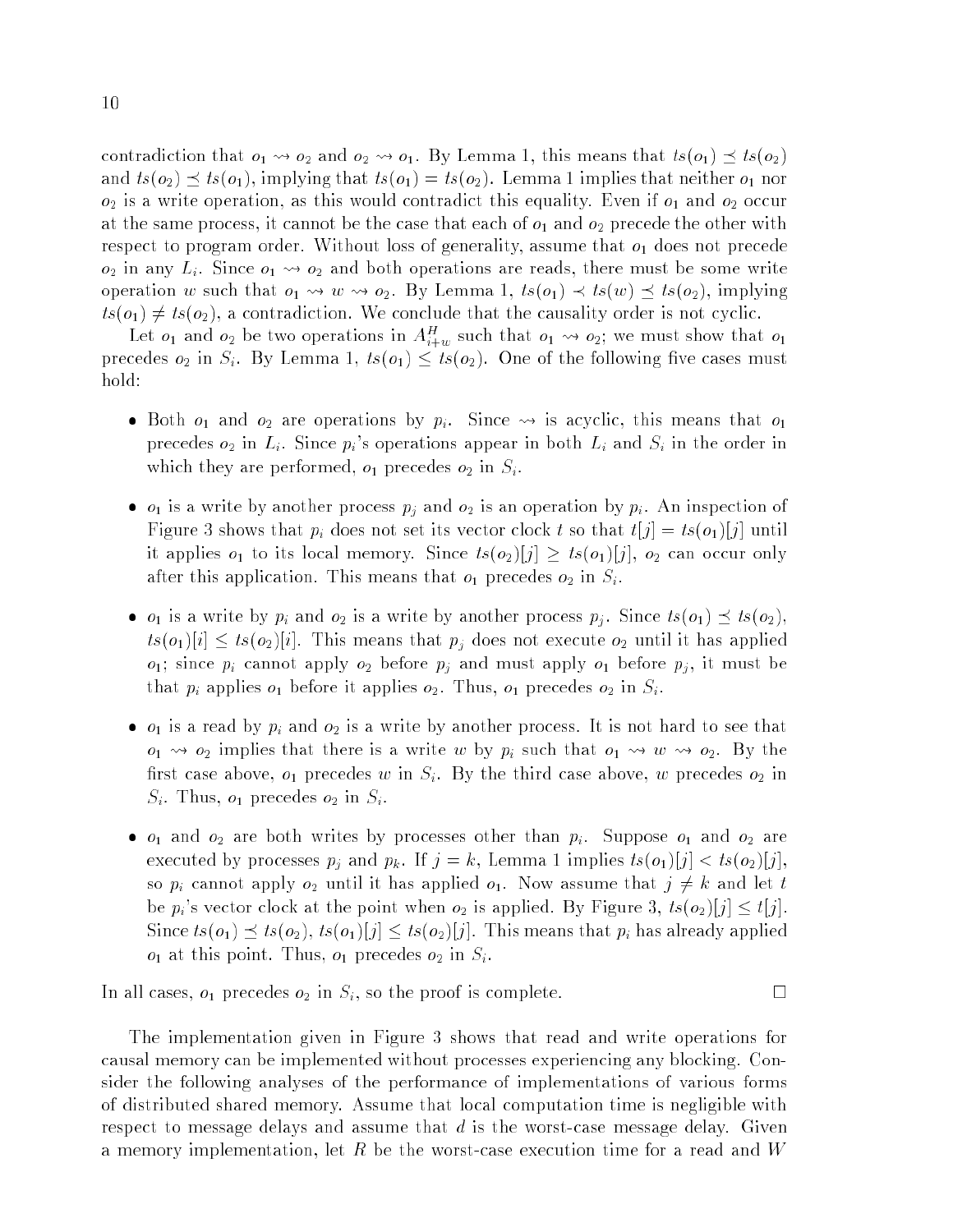be the worst-case execution time for a write. Attiya and Welch [10] showed that, in systems in which process clocks were not perfectly synchronized and in which there was some uncertainty with respect to message delays (e.g., some messages may take  $d$ to be delivered and others may take less), it is impossible to achieve  $W = 0$  or  $R = 0$ in implementations of linearizable memory (see footnote 1). Lipton and Sandberg [29] showed that, for any implementation of sequentially consistent memory,  $R + W \geq d$ . In contrast, our implementation of causal memory gives  $R = W = 0$ .

The implementation presented here is correct as long as processes and communication channels are reliable. This is a normal assumption when implementing distributed shared memory [3,9,10,29,31,32]. However, we have also developed an implementation of causal memory that is correct even in systems in which processes may fail by stopping and in which communication channels can lose messages (as long as each channel delivers infinitely many messages if infinitely many are sent) [5]. This implementation is complex and inefficient and is not presented here.

In other work [6.23], we give a more practical implementation that sacrifices the non-blocking property of the implementation presented here. The implementation also makes use of vector timestamps but associates them with pages instead of individual locations. The memory of each node is treated like a cache for some subset of the shared pages, and a page-fault occurs when an accessed page is not in the cache. This results in communication with an owner node, which is unique for each page. Since the owner supplies the page on a fault, this implementation also requires that writes to a page be sent to the owner. However, it is not necessary that nodes other than the owner be notied on a write operation even when they store a copy of the page. Causal memory consistency is implemented by locally invalidating pages that could potentially be causally "overwritten". Vector timestamps are used for this purpose. This implementation does require nodes to communicate before certain read or write operations can be completed and hence some memory operations may be blocking. However, we have shown [23] that this implementation provides better performance than sequentially consistent memory for several scientic applications.

# 6 Programming with Causal Memory

The previous section showed that causal memory may be implemented without blocking; a process's write operations can complete before other processes learn about them. To strengthen the case that causal memory is a good model of a distributed shared memory, we must also argue that it can be programmed without undue difficulty. In this section, we characterize two classes of programs; any program in these classes, if written to run correctly on sequentially consistent memory, also runs correctly in a system with causal memory. Thus, programs in these classes can be written assuming a sequentially consistent memory even for a system that provides causal memory. We show that all executions of these programs on causal memory are also possible with a sequentially consistent memory.

The existence of these classes indicates that causal memory is a viable model for programming distributed applications: if a few rules are followed, a programmer may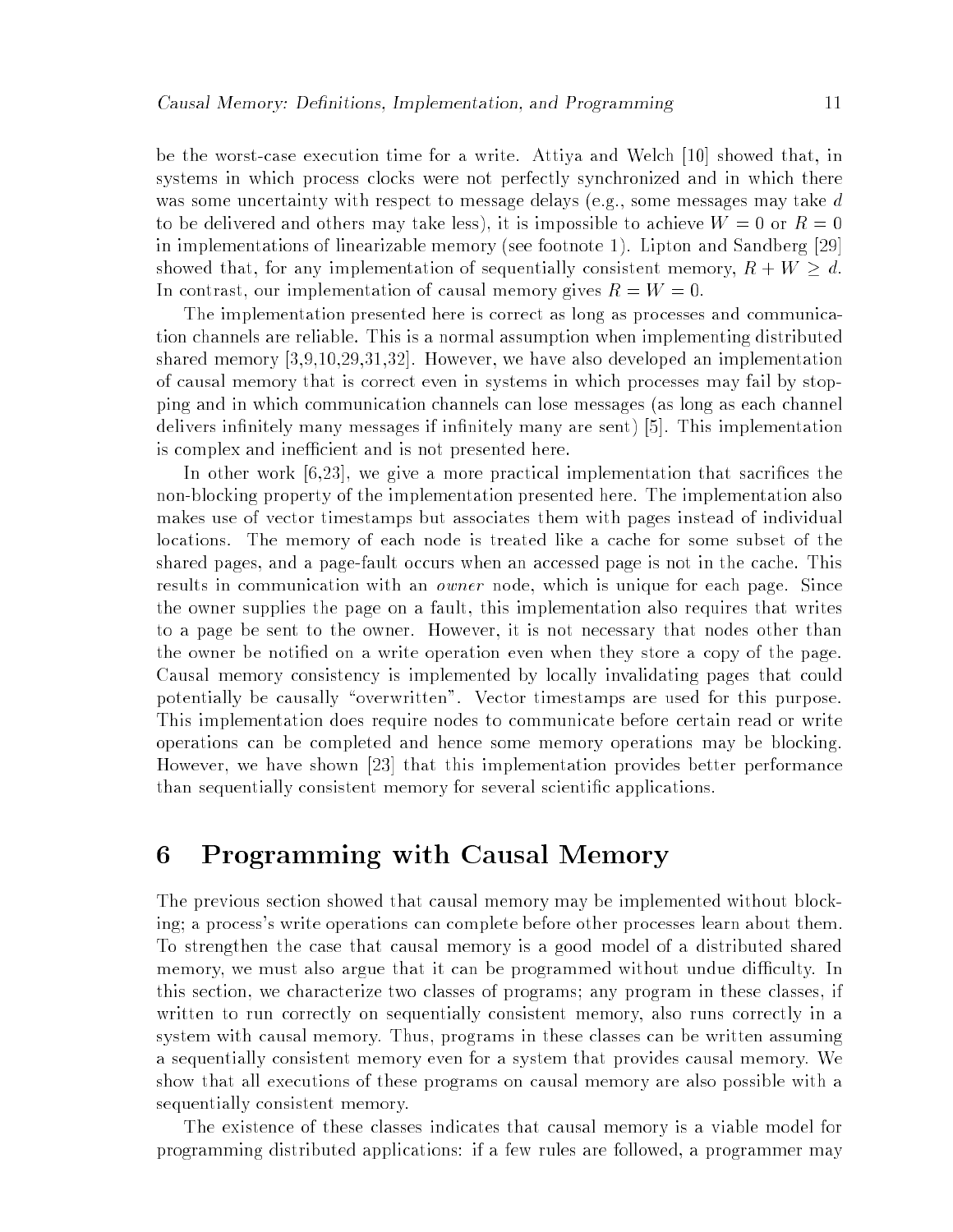assume that the memory is sequentially consistent, while causal memory may be used instead. Because causal memory can be implemented more efficiently, this could result in improved performance.

Section 6.1 presents some definitions and notation necessary for discussing the behavior of programs with a distributed shared memory. Section 6.2 considers first the simple but restricted class of *concurrent-write free* programs. Section 6.3 considers the more practical class of *data-race free* programs. Section 6.4 discusses other work done in proving that programs in certain classes run correctly on memories weaker than sequential consistency.

#### 6.1Definitions and Notation

At any time during an execution, a process is in some *local state*; this is determined by its initial state and the operations performed thus far in its local history. A process  $p_i$ runs a *local program*  $\Pi_i$ , which is a function from local states to *actions*; each action is either of the form  $w(x)v$ , indicating that value v should be written to location x, or of the form  $r(x)$ , indicating that the value of x should be read and returned. The execution of an action is an *operation* and changes the process's local state; note that the operation associated with a read action includes the value that was read. A tuple of local programs, one for each process, is called a *program* and is usually denoted  $\Pi$ . H is a history of  $\Pi$  if all operations in H are the execution of the actions that  $\Pi$  would specify given the local states through which processes pass.

Recall that a history H is a tuple of local histories,  $L_i$  for each process  $p_i$ . Let  $\rightsquigarrow$ be a causality order of H. We say that history  $H' = \langle L'_1, L'_2, \ldots, L'_n \rangle$  is a prefix of H with respect to  $\rightsquigarrow$  if each  $L_i'$  is a prefix of  $L_i$  and, if o is an operation in H', then all operations in H that precede *o* with respect to  $\rightsquigarrow$  are also in H'. H' is a proper prefix of H with respect to  $\leadsto$  if it is a prefix of H with respect to  $\leadsto$  and  $H' \neq H$ .

#### 6.2Concurrent-Write Free Programs

A ma jor advantage of using causal memory is that normal memory accesses can be implemented without blocking; processes need not synchronize with each other in performing these accesses. As a result, programs running on causal memory must do their own synchronization. One way to achieve this is to ensure that no two writes can be concurrent.

Let H be a history with causality order  $\rightsquigarrow$ . H is concurrent-write free with respect  $to \rightarrow$  if there are no two write operations  $w_1$  and  $w_2$  in H that are concurrent with respect to  $\rightsquigarrow$ . Program  $\Pi$  is *concurrent-write free* if, for all histories H of  $\Pi$  and all causality orders  $\rightsquigarrow$  of H, if H has a serialization that respects  $\rightsquigarrow$  (note that this implies that H is sequentially consistent), then H is concurrent-write free with respect to  $\rightsquigarrow$ . Note that the concurrent-write freedom of a program is only a statement about its sequentially consistent histories. An example of a concurrent-write free program is

<sup>2</sup>These actions should not be confused with the implementation actions described in Figure 3.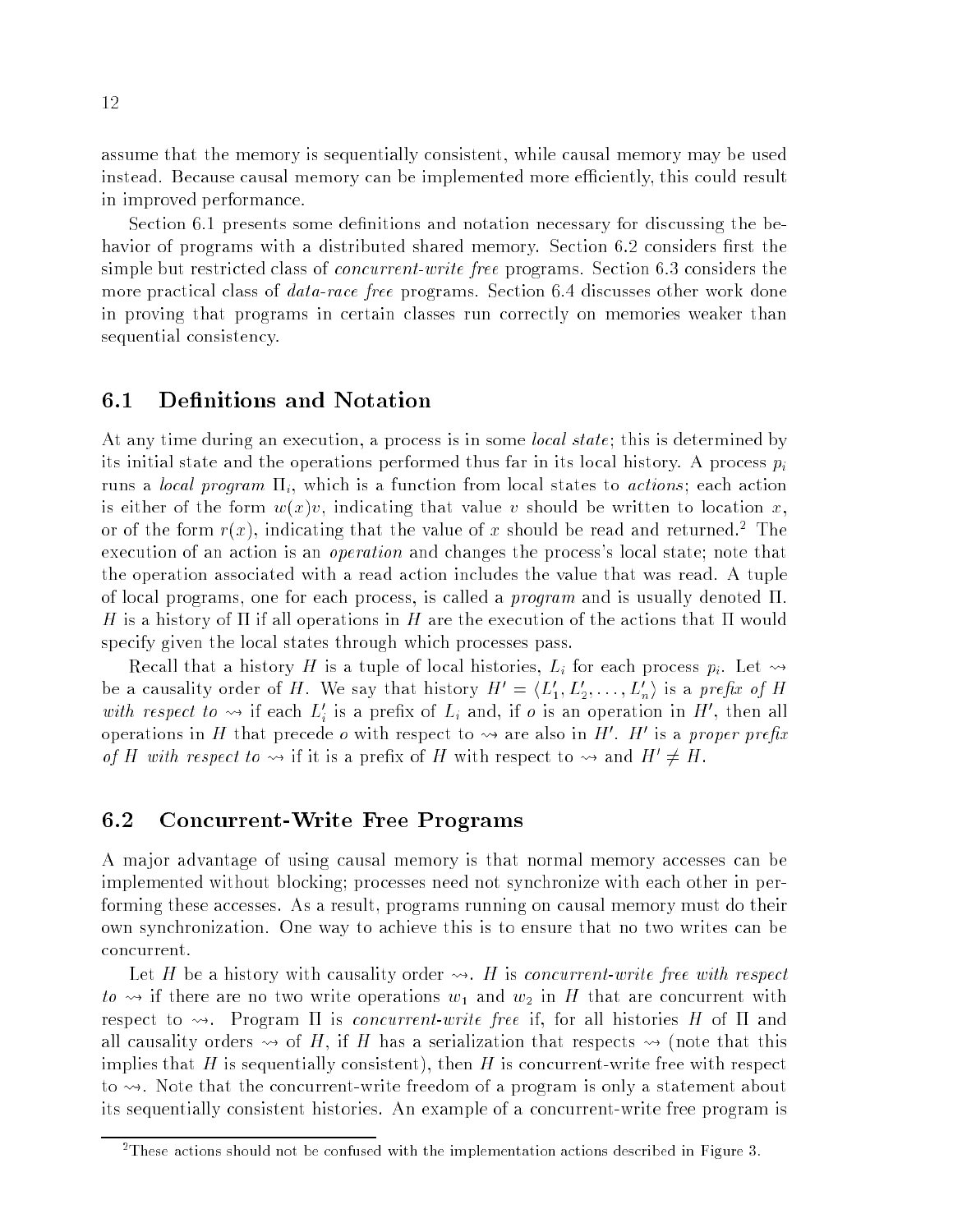$x, y$ , and z are shared variables, initially 0;  $a, b, c,$  and  $d$  are local variables

```
process p_1:
   x := 1y := 1process p_2:
                          repeat
                              a := yuntil a = 1z := 1process p_3:
                                                    b := y;repeat
                                                        c := zuntil c = 1d := x
```
Figure 4: A Concurrent-Write Free Program

given in Figure 4.7 It is concurrent-write free because, in any execution of the program, the three writes to global variables must be related as follows by any causality order  $\rightarrow$ :  $w_1(x)1 \rightsquigarrow w_1(y)1 \rightsquigarrow w_2(z)1.$  (The read of y by  $p_3$  is not relevant to the concurrentwrite freedom of the program. It serves to make the program not data-race free; see below.)

Let H be a causal history, let  $\leadsto$  be a causality order that proves H is causal, and suppose that H is concurrent-write free with respect to  $\rightsquigarrow$ . For each process  $p_i$ , let  $S_i$ be the serialization of  $A_{i+w}^H$  that respects  $\leadsto$  (see Section 4). From  $\leadsto$ , define a *strong* causality order, denoted  $\Rightarrow$ , as follows:  $o_1 \Rightarrow o_2$  if and only if one of the following cases

- $\bullet$   $o_1 \leadsto o_2;$
- $o_1$  is a read by process  $p_i$ ,  $o_2$  is a write, and  $o_1$  precedes  $o_2$  in  $S_i$ ; or
- there is some other operation of such that  $o_1 \Rightarrow o \Rightarrow o_2$ .

The idea behind  $\Rightarrow$  is that it extends  $\rightsquigarrow$  by ordering a read after any writes that causally precede it and before all other writes. It is not hard to see that, if H is concurrent-write free with respect to  $\rightsquigarrow$ , then the associated  $\Rightarrow$  is acyclic; in particular, if  $o_1 \Rightarrow o_2$ , then  $o_2 \nrightarrow o_1$ . Furthermore, for any operation in such a history, there are only finitely many operations that precede it with respect to  $\Rightarrow$ .

The following theorem shows that concurrent-write free programs produce only sequentially consistent executions when run on causal memory:

**Theorem 4:** If  $\Pi$  is concurrent-write free, then all histories of  $\Pi$  with causal memory are sequentially consistent.

*Proof*: The proof is by induction on the structure of causal histories of  $\Pi$ . Specifically, let H be a finite causal history of  $\Pi$  and let  $\leadsto$  be a causality order that proves that H is causal. (The proof for infinite H follows.) We will prove the following for H given

tin this ligure and in Figure 5, an assignment to a snared variable indicates a write action. An assignment with a shared variable on the right side indicates a read action.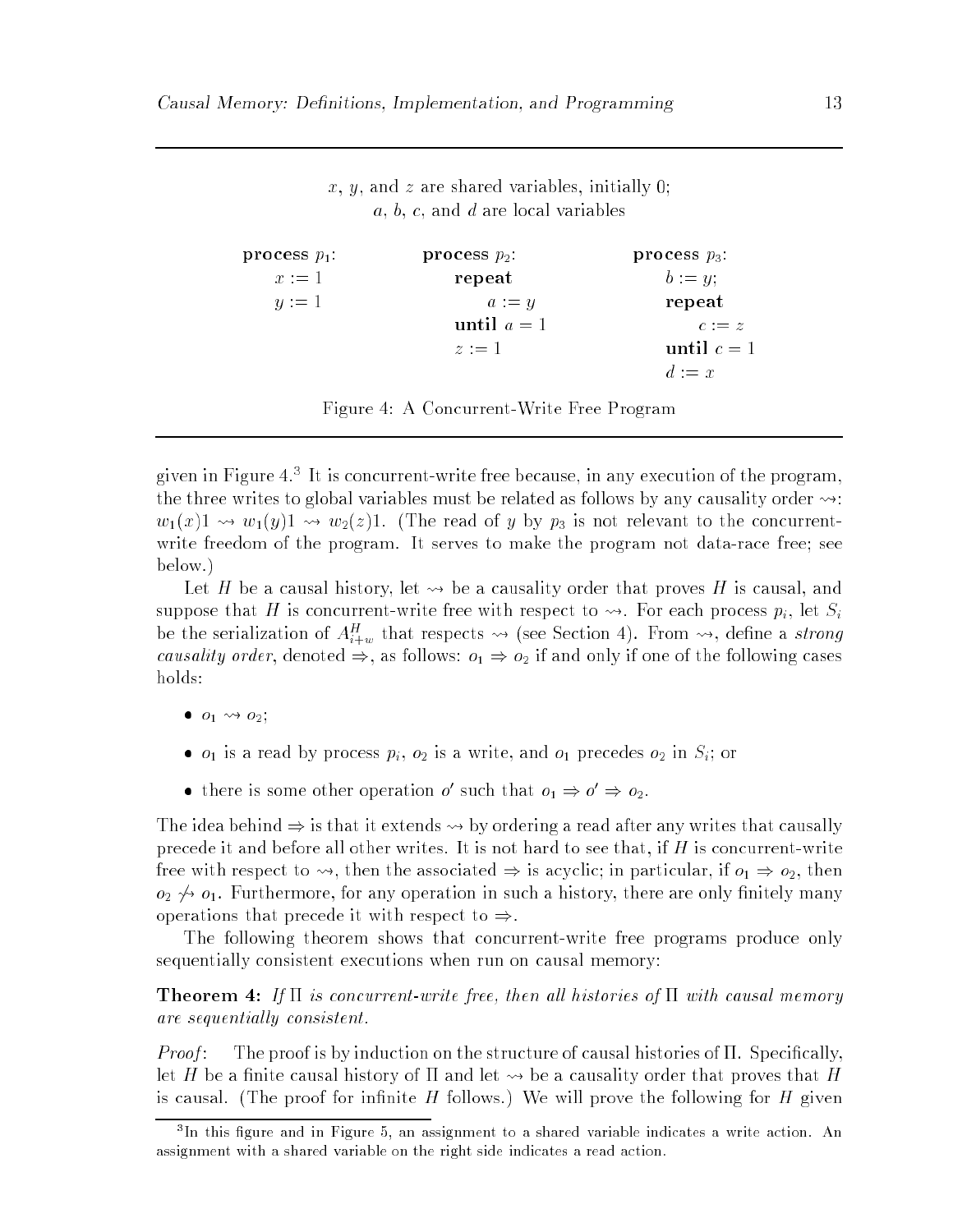that it holds for all proper prefixes of H with respect to  $\rightsquigarrow$ : H is concurrent-write free with respect to  $\rightsquigarrow$  and has a serialization that respects  $\rightsquigarrow$ .

To show that H is concurrent-write free with respect to  $\rightsquigarrow$ , assume for a contradiction that  $w_1$  and  $w_2$  are two concurrent writes in H. Clearly,  $w_1$  and  $w_2$  are executed by different processes, so assume that  $w_1$  is performed by  $p_j$  and  $w_2$  by  $p_k$ , where  $j \neq k$ . Define  $H' = \langle L_1', L_2', \ldots, L_n' \rangle$  by letting  $L_i'$  be the subsequence of  $L_i$  containing all operations that precede either  $w_1$  or  $w_2$  with respect to  $\rightsquigarrow$ . If either  $w_1$  or  $w_2$  appears in H', one precedes the other with respect to  $\rightsquigarrow$ , giving a contradiction. Assume instead that neither operation appears in H'; this means  $L'_j$  includes  $p_j$ 's operations up to but not including  $w_1$  and that the same holds for  $L'_k$ ,  $p_k$ , and  $w_2$ . Clearly,  $H'$  is a proper prefix of H with respect to  $\rightsquigarrow$ ; by inductive hypothesis, H' is concurrent-write free with respect to  $\rightsquigarrow$  and has a serialization that respects  $\rightsquigarrow$ . Now define  $H = \langle L_1, L_2, \ldots, L_n \rangle$ by

$$
\begin{array}{rcl}\n\widehat{L}_j & = & L'_j; w_1; \\
\widehat{L}_k & = & L'_k; w_2; \\
\widehat{L}_i & = & L'_i \qquad \text{if } i \notin \{j, k\}.\n\end{array}
$$

 $\widehat{H}$  is also a (not necessarily proper) prefix of H with respect to  $\rightsquigarrow$  and is thus an execution of  $\Pi$ . Let S' be a serialization of H' that respects  $\rightsquigarrow$ . This implies that  $S'; w_1; w_2$  is a serialization of H that also respects  $\leadsto$ . Since H is a history of  $\Pi$  and  $\Pi$ is concurrent-write free,  $\hat{H}$  is concurrent-write free with respect to  $\rightsquigarrow$ . This means that  $w_1$  and  $w_2$  cannot be concurrent with respect to  $\rightsquigarrow$ , giving the desired contradiction.

We now show that H has a serialization that respects  $\rightsquigarrow$ . As noted above, the order  $\Rightarrow$  is acyclic. Since H is finite, we can choose an operation o in H such that for no *o'* in H does  $\rho \Rightarrow \rho'$  hold. Let H be identical to H but excluding  $\rho$ . H is a proper prefix of H with respect to  $\rightsquigarrow$  and, by the inductive hypothesis, has a serialization  $\overline{S}$ that respects  $\rightsquigarrow$ . Clearly,  $\overline{S}$ ; o respects  $\rightsquigarrow$ ; if it did not, either  $\overline{S}$  would not respect  $\rightsquigarrow$  or there would be an operation o' in H such that  $o \leadsto o'$ , which contradicts the definition of o. We will now prove that  $\overline{S}$ ; o is a serialization of H, proving that H is sequentially consistent.

Assume for a contradiction that  $\overline{S}$ ; o is not a serialization of H. This means that o is some read operation  $r_i(x)v$ . Recall that H is causal; let  $S_i$  be the serialization of  $A_{i+w}^H$  that respects  $\rightsquigarrow$ . There are two possibilities:

- There is some write to x in H. All such writes precede o in  $S_i$ : any write that does not do so will follow *o* with respect to  $\Rightarrow$ , contradicting the definition of o. Let w be the latest write to x in  $S_i$ . Since  $S_i$  is a linearization, w writes the value v. Since S: *o* is not a serialization, there must be some write w' to x of another value after w in  $\overline{S}$ . Since H is concurrent-write free with respect to  $\rightsquigarrow$ , there are two possibilities:
	- $-w' \leadsto w$ . Since S respects  $\leadsto$ , this means that w' precedes w in S, contraaicting the definition of  $w$  .
	- $-w \rightsquigarrow w'$ . This means that w must precede w' in  $S_i$ , contradicting the definition of w.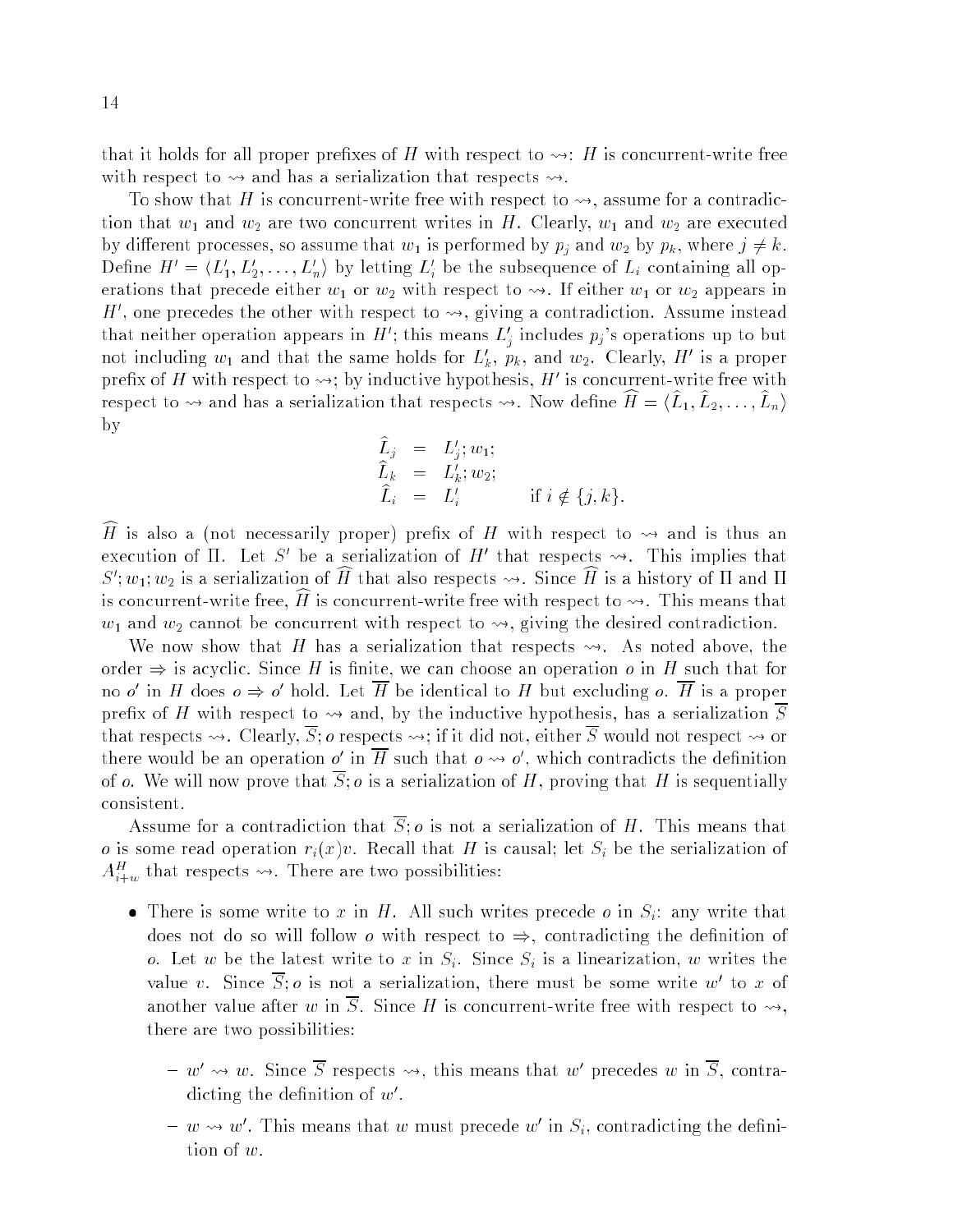• There is no write to x in H. This implies that there can be no write to x in  $S_i$ either. Since  $\overline{S}$ ; *o* is not a serialization, it must be that  $v \neq \bot$ . This means that  $S_i$  cannot be a serialization either, which is a contradiction.

Since all cases lead to contradictions, we conclude that  $\overline{S}$ ; o is a serialization of H that respects  $\rightsquigarrow$ . This implies that H is sequentially consistent.

This theorem also holds if H is an infinite causal history of  $\Pi$ . Let  $\rightsquigarrow$  be a causality order that proves that H is causal. We first prove that H is concurrent-write free with respect to  $\rightsquigarrow$ . If not, let  $w_1$  and  $w_2$  be two writes in H that are concurrent with respect to  $\rightsquigarrow$ . Let H' be the shortest prefix of H that includes  $w_1$  and  $w_2$ . Note that H' is causal and that  $\leadsto$  is a causality order that proves it. It is easy to see that H' is finite; by the above, H' is concurrent-write free with respect to  $\leadsto$ . This implies that  $w_1$  and  $w_2$  are related by  $\rightsquigarrow$ , giving the desired contradiction. Let  $\Rightarrow$  be the strong causality order for H derived from  $\rightsquigarrow$ . We know that  $\Rightarrow$  is acyclic and that any operation in H has a finite number of predecessors with respect to  $\Rightarrow$ . Define an infinite sequence  $(H_0, H_1, \ldots)$  of finite prefixes of H with respect to  $\rightsquigarrow$ , each having all previous ones as proper prefixes with respect to  $\rightsquigarrow$ , as follows.  $H_0$  is the empty history.  $H_{i+1}$  includes  $H_i$  plus one operation o such that all operations in H that precede o with respect to  $\Rightarrow$  appear in  $H_i$  (the operations o can be chosen "fairly" so that every operation in H appears in some  $H_i$ ). Given this construction, there can be no operation in  $H_i$  that follows o with respect to  $\Rightarrow$ . An inspection of the proof above shows that the serializations  $S_i$  of the prefixes  $H_i$  respect  $\rightsquigarrow$  and are such that, for all i,  $S_i$  is prefix of  $S_{i+1}$ . This means that  $\lim_{i\to\infty} S_i$  is well-defined and is thus a serialization of H. This shows that H is sequentially consistent.

#### 6.3Data-Race Free Programs

While concurrent-write free programs run correctly with causal memory, they form a very restricted class and allow very little concurrency. In this section, we dene the more practical class of data-race free programs and show that they also run correctly with causal memory. Alternative definitions have been given elsewhere  $[1,2,16]$ .

Let H be a history with causality order  $\rightsquigarrow$ . Two operations  $o_1$  and  $o_2$  in H compete with respect to  $\rightsquigarrow$  if both access the same location, at least one is a write, and they are concurrent with respect to  $\rightsquigarrow$ . H is data-race free with respect to  $\rightsquigarrow$  if it contains no pair of operations that compete with respect to  $\rightsquigarrow$ . A history data-race free with respect to  $\sim$  has the property that all writes to a given location are linearly ordered with respect to  $\rightsquigarrow$ . Program  $\Pi$  is *data-race free* if, for all histories H of  $\Pi$  and all causality orders  $\sim$  of H, if H has a serialization that respects  $\sim$  (note that this implies that H is sequentially consistent), then H is data-race free with respect to  $\rightsquigarrow$ . Note that the data-race freedom of a program is only a statement about its sequentially consistent histories.

Previous definitions of data-race free programs were quite different from ours. These definitions were for systems with normal data operations (reads and writes) and special synchronization operations. Any competing operations in a sequentially consistent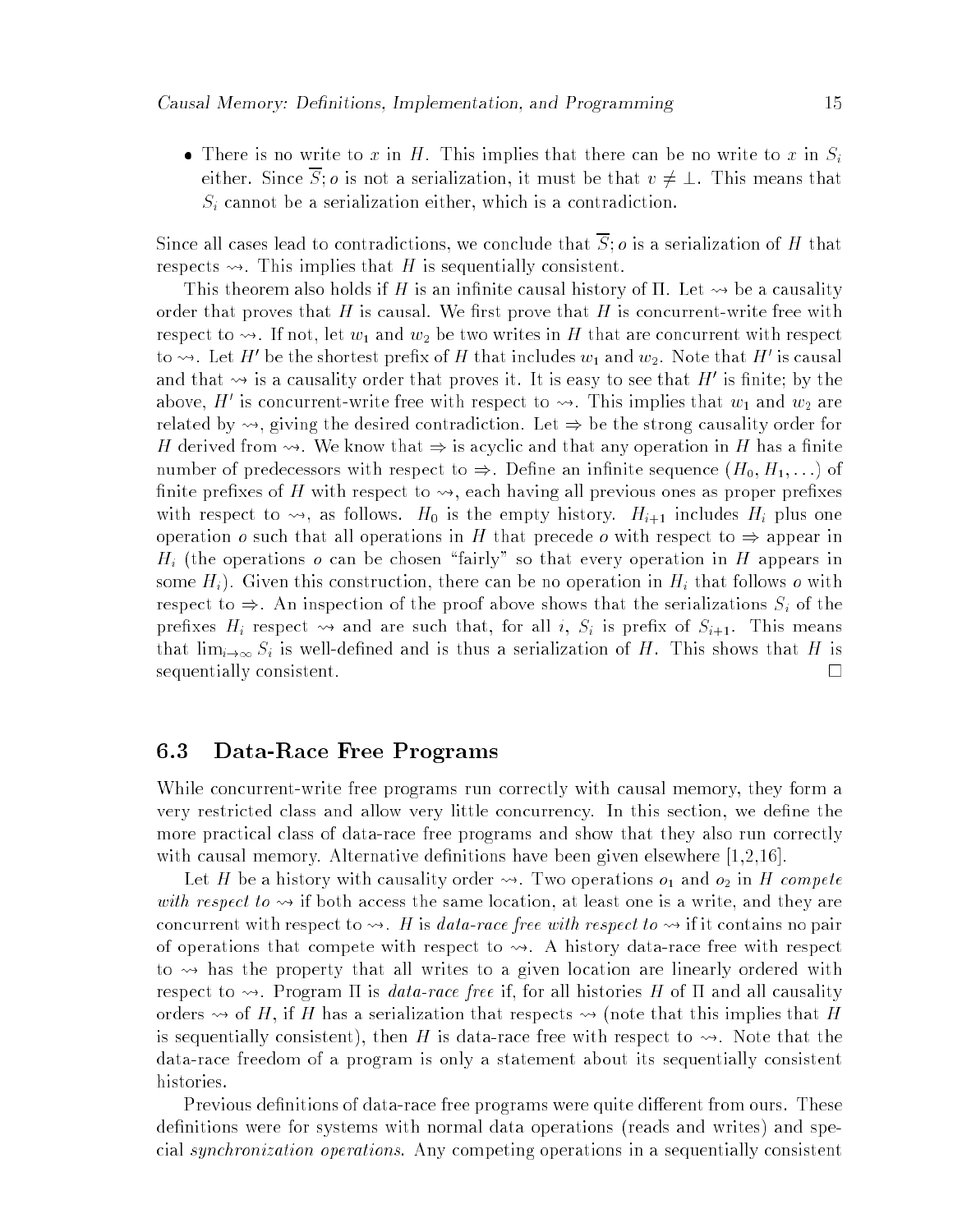execution of a data-race free program must be separated (by a kind of causality) by synchronization operations. It is not hard to see that our definition is a generalization of this to systems in which there need not be synchronization operations with speci fied semantics. Sections 6.3.1 and 6.3.2 below give two ways in which data-race free programs (using our definition) may be derived. The class of data-race free programs should not be confused with the memory models DRF0 [1] and DRF1 [2].

The following theorem shows that data-race free programs produce only sequentially consistent executions when run on causal memory:

## **Theorem 5:** If  $\Pi$  is data-race free, then all histories of  $\Pi$  with causal memory are sequentially consistent.

*Proof*: The proof is by induction on the structure of causal histories of  $\Pi$ . Specifically, let H be a finite causal history of  $\Pi$  and let  $\leadsto$  be a causality order that proves that H is causal. (The proof for infinite histories follows.) We will prove the following for  $H$ given that it holds for all proper prefixes of H with respect to  $\rightsquigarrow$ : H is data-race free with respect to  $\rightsquigarrow$  and has a serialization that respects  $\rightsquigarrow$ .

To show that H is data-race free with respect to  $\rightsquigarrow$ , assume for a contradiction that  $o_1$  and  $o_2$  are two operations in H that compete with respect to  $\rightsquigarrow$ . We can assume by induction that there is no operation  $o$  in H such that either (1)  $o \leadsto o_1$  holds and  $o$  and  $o_2$  compete with respect to  $\leadsto$  or (2)  $o \leadsto o_2$  holds and  $o$  and  $o_1$  compete with respect to  $\rightsquigarrow$ . If  $o_1$  and  $o_2$  are both reads, both are performed by the same process, or they are to different locations, then they do not compete. Assume, therefore, that  $o_1$  and  $o_2$  are concurrent with respect to  $\leadsto$ ,  $o_1$  is a write to x performed by  $p_i$  and  $o_2$  is an operation on x performed by  $p_k$ , where  $j \neq k$ . Define  $H' = \langle L'_1, L'_2, \ldots, L'_n \rangle$  by letting  $L_i'$  be the subsequence of  $L_i$  containing all operations that precede either  $o_1$  or  $o_2$  with respect to  $\rightsquigarrow$ . If either  $o_1$  or  $o_2$  appears in H', they are related by  $\rightsquigarrow$ , and we are done. Assume instead that that neither operation appears in H'; this means that  $L_i$  includes  $\cdot$  $p_j$ 's operations up to but not including  $o_1$  and that the same holds for  $L'_k$ ,  $p_k$ , and  $o_2$ . Clearly, H' is a proper prefix of H with respect to  $\rightarrow$ ; by inductive hypothesis, H' is data-race free with respect to  $\rightarrow$  and has a serialization that respects  $\rightarrow$ . Now define  $H = \langle L_1, L_2, \ldots, L_n \rangle$  by

$$
\begin{array}{rcl}\n\widehat{L}_j & = & L'_j; \, o_1; \\
\widehat{L}_k & = & L'_k; \, o_2; \\
\widehat{L}_i & = & L'_i \qquad \text{if } i \notin \{j, k\}.\n\end{array}
$$

 $\widehat{H}$  is also a (not necessarily proper) prefix of H with respect to  $\rightsquigarrow$  and is thus an execution of  $\Pi$ . Let S' be a serialization of H' that respects  $\rightsquigarrow$ . We will now prove that H has a serialization that respects  $\rightsquigarrow$ . By the data-race freedom of  $\Pi$ , this will imply that  $o_1$  and  $o_2$  do not compete with respect to  $\rightsquigarrow$ , giving the desired contradiction.

<sup>i</sup>

If  $o_1$  and  $o_2$  are both write operations, then  $S'; o_1; o_2$  is a serialization of H that respects  $\rightsquigarrow$ . Assume instead that  $o_2$  is a read ( $o_1$  was already assumed to be a write). If  $o_2$  returns the value that  $o_1$  writes, then  $S'$ ;  $o_1$ ;  $o_2$  is a serialization of H that respects  $\rightsquigarrow$ . Suppose instead that  $o_2$  returns a different value. There are two possible cases:

• S' contains a write to x and  $o_2$  returns the value written by the last such write. In this case,  $S'$ ;  $o_2$ ;  $o_1$  is a serialization of H that respects  $\rightsquigarrow$ .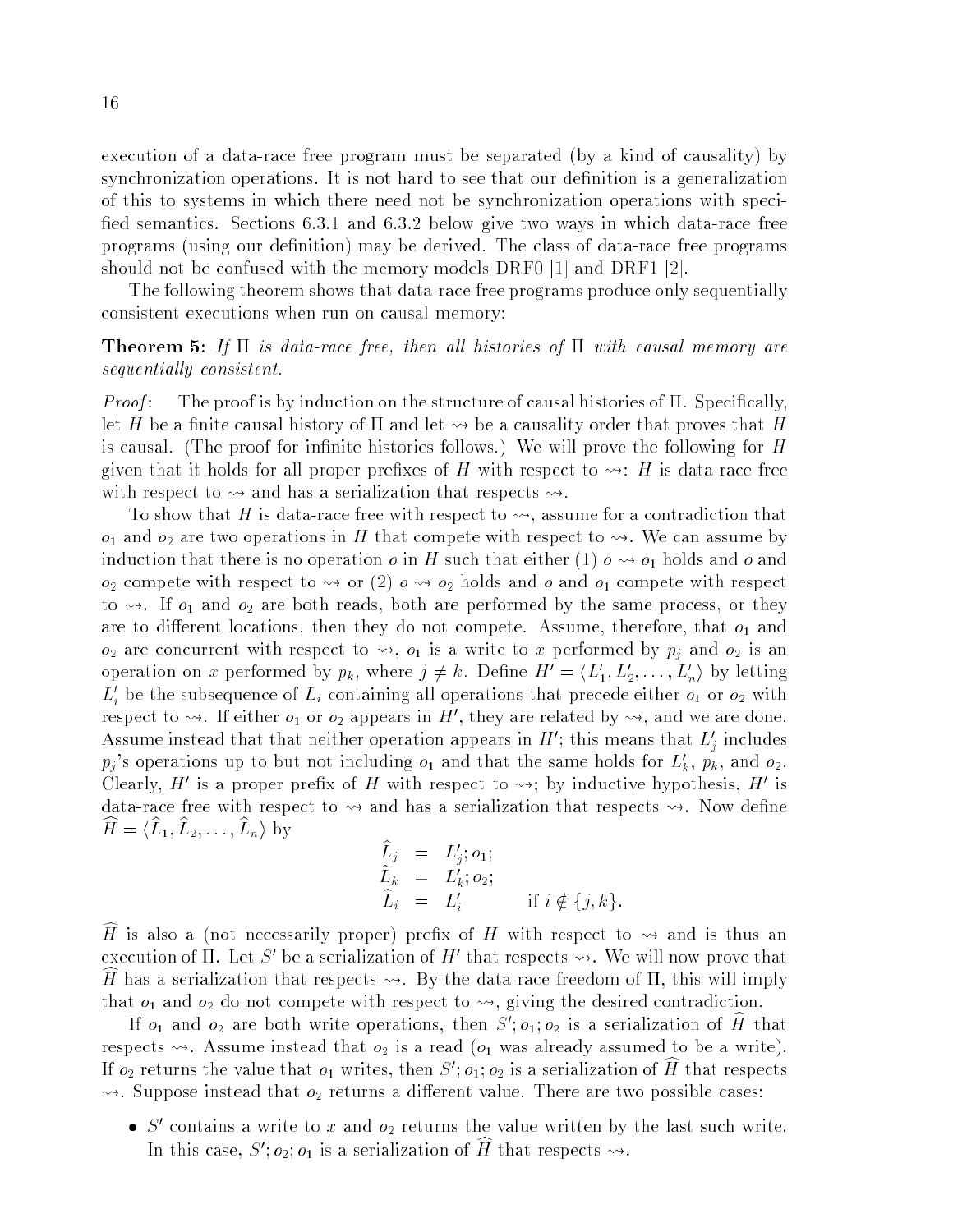- S' contains a write to x and  $o_2$  does not return the value written by the last such write w. Because H' is data-race free with respect to  $\rightsquigarrow$ , all of its writes to x are totally ordered by  $\rightsquigarrow$ . Since S' respects  $\rightsquigarrow$ , all other writes to x precede w with respect to  $\rightsquigarrow$ . Recall that H is causal and that  $o_2$  is performed by  $p_k$ ; let  $S_k$  be the serialization of  $A_{k+w}^H$  that respects  $\leadsto$ . By the above, all other writes to x must precede w in  $S_k$ . Since  $o_2$  does not return the value written by w, it must also precede w in  $S_k$ . Since  $S_k$  respects  $\leadsto$ ,  $w \not\leadsto o_2$ . Since H' contains only operations that causally precede  $o_1$  or  $o_2$  and w appears in H', it must be that  $w \leftrightarrow o_1$ . Consider now two sub-cases:
	- ${ o_2 \leftrightarrow w. }$  This implies that w and  $o_2$  are concurrent with respect to  $\rightsquigarrow$ and thus compete with respect to  $\rightsquigarrow$ . This means that w contradicts the assumption that there is no operation causally preceding  $o_1$  that competes with  $o_2$  with respect to  $\rightsquigarrow$ .
	- ${ o_2 \leadsto w}$ . This implies  $o_2 \leadsto o_1$ , contradicting the fact that  $o_1$  and  $o_2$  are concurrent with respect to  $\rightsquigarrow$ .

Thus, this case leads to a contradiction.

 $\bullet$  S' contains no writes to x. Since no writes to x causally precede  $o_2$ , that operation must return the initial value  $\perp$ . In this case,  $S'$ ;  $o_2$ ;  $o_1$  is a serialization of H that respects  $\rightsquigarrow$ .

We have shown that all non-contradictory cases lead to serializations of  $\hat{H}$  that respects  $\rightsquigarrow$ . Since H is a history of  $\Pi$  and  $\Pi$  is data-race free, H is data-race free with respect to  $\rightsquigarrow$ . This means that  $o_1$  and  $o_2$  cannot compete with respect to  $\rightsquigarrow$ , giving the desired contradiction.

We now show that H has a serialization that respects  $\rightsquigarrow$ . Since H is finite and  $\rightsquigarrow$ is acyclic, we can choose an operation o in H such that for no o' in H does  $o \leadsto o'$  hold. Let  $\overline{H}$  be the same as H but excluding o.  $\overline{H}$  is a proper prefix of H with respect to  $\rightsquigarrow$ and, by the inductive hypothesis, has a serialization  $\overline{S}$  that respects  $\rightsquigarrow$ . Clearly,  $\overline{S}$ ; o respects  $\rightsquigarrow$  if it did not, either  $\overline{S}$  would not respect  $\rightsquigarrow$  or there would be an operation o' in H such that  $o \leadsto o'$ , which contradicts the definition of o. We will now prove that  $\overline{S}$ ; *o* is a serialization of H, proving that H is sequentially consistent.

Assume for a contradiction that  $\overline{S}$ ; o is not a serialization of H. This means that o is some read operation  $r_i(x)v$ . Recall that H is causal; let  $S_i$  be the serialization of  $A_{i+w}^H$  that respects  $\rightsquigarrow$ . There are two possibilities:

• There is some write to x in H. All such writes precede o with respect to  $\rightarrow$ : any write that does not so either competes with  $o$  with respect to  $\sim$  (contradicting the data-race freedom of H with respect to  $\rightarrow$ ) or follows o with respect to  $\rightarrow$ (contradicting the definition of  $o$ ). Thus, all writes to x precede  $o$  in  $S_i$ . Let w be the latest such write. Since  $S_i$  is a linearization, w writes the value v. Since S: *o* is not a serialization, there must be some write w' to x of another value after w in S. Since H is data-race free with respect to  $\leadsto$ , w and w' are related by  $\leadsto$ and there are two possibilities: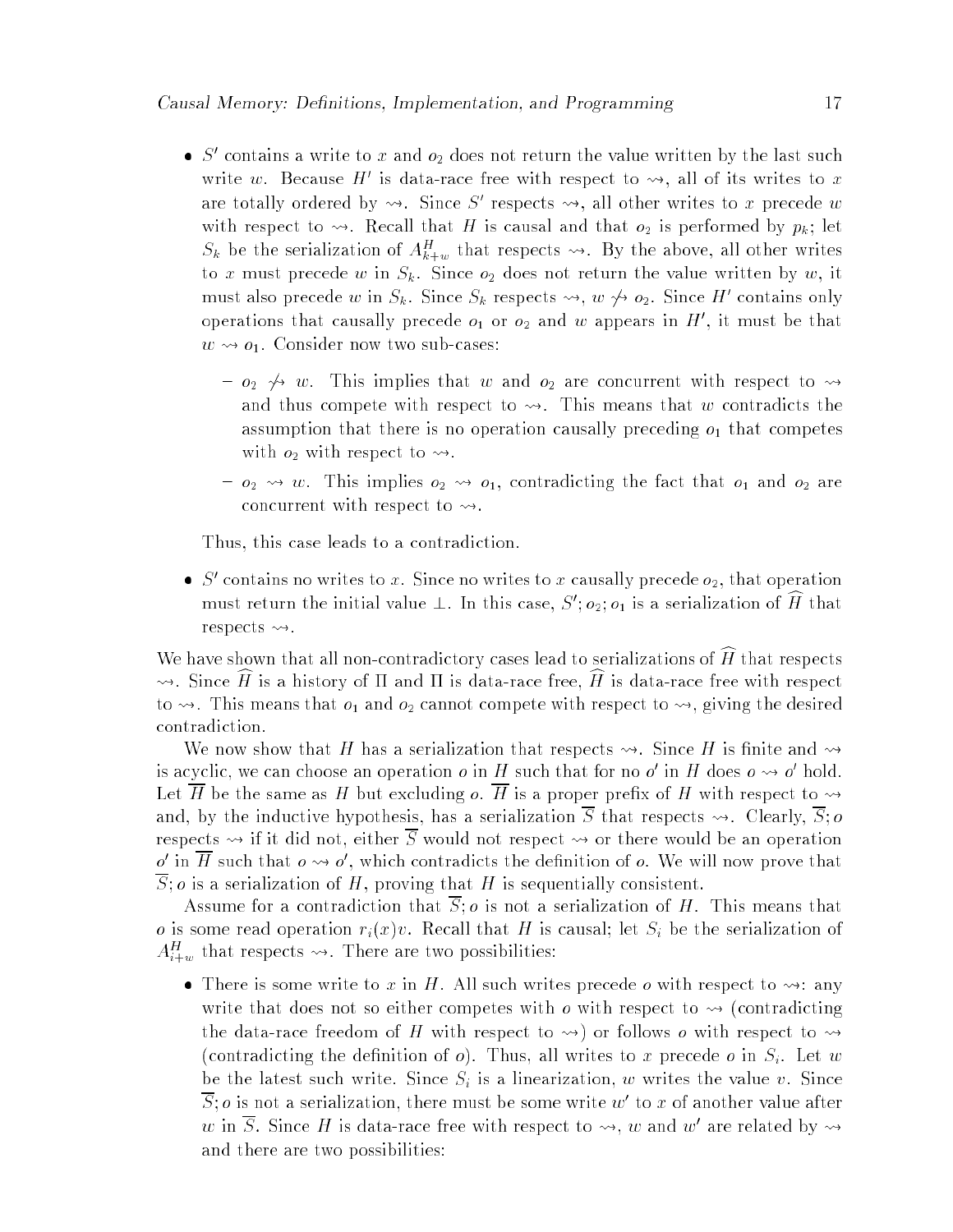- $-w' \leadsto w$ . Since S respects  $\leadsto$ , this means that w' precedes w in S, contradicting the definition of  $w$  .
- $-w \rightsquigarrow w'$ . This means that w must precede w' in  $S_i$ , contradicting the definition of w.
- There is no write to x in H. This implies that there can be no write to x in  $S_i$ either. Since  $\overline{S}$ ; *o* is not a serialization, it must be that  $v \neq \bot$ . This means that  $S_i$  cannot be a serialization either, which is a contradiction.

Since all cases lead to contradictions, we conclude that  $\overline{S}$ ; o is a serialization of H that respects  $\rightsquigarrow$ . This implies that H is sequentially consistent.

This theorem also holds when H is an infinite causal history of  $\Pi$ . Let  $\rightsquigarrow$  be a causality order that proves that H is causal. We first prove that H is data-race free with respect to  $\rightsquigarrow$ . If not, let  $o_1$  and  $o_2$  be two operations in H that compete with respect to  $\rightsquigarrow$ . Let H' be the shortest prefix of H that includes  $o_1$  and  $o_2$ . Note that H' is causal and that  $\sim$  is a causality order that proves it. It is easy to see that H' is finite; by the above, H' is data-race free with respect to  $\rightsquigarrow$ . This implies that  $o_1$  and  $o_2$  do not compete with respect to  $\rightsquigarrow$ , giving the desired contradiction. We define an infinite sequence  $(H_0, H_1, \ldots)$  of finite prefixes of H with respect to  $\rightsquigarrow$ , each having all previous ones as proper prefixes with respect to  $\rightsquigarrow$ , as follows.  $H_0$  is the empty history.  $H_{i+1}$  includes  $H_i$  plus one operation o such that all operations in H that precede o with respect to  $\Rightarrow$  appear in H<sub>i</sub> (the operations o can be chosen "fairly" so that every operation in H appears in some  $H_i$ ). Given this construction, there can be no operation in  $H_i$  that follows *o* with respect to  $\leadsto$ . An inspection of the proof above shows that the serializations  $S_i$  of the prefixes  $H_i$  respect  $\leadsto$  and are such that, for all i,  $S_i$  is prefix of  $S_{i+1}$ . This means that  $\lim_{i\to\infty} S_i$  is well-defined and is thus a serialization of H. This shows that H is sequentially consistent.

(Theorem 5 also follows from an independently derived result of Singh's [35].)

The classes of data-race free and concurrent-write free programs are incomparable. For example, consider the concurrent-write free program given in Figure 4. It is not data-race free. In an execution in which  $p_3$  reads y before  $p_1$  writes it, these two operations are concurrent and thus compete. On the other hand, the data-race free program given in Figure 5 is not concurrent-write free. In any given iteration, the variables  $x[i]$  may all be written concurrently.

Despite this incomparability, the class of data-race free programs contains many more programs that are of practical use. The following subsections demonstrate two ways of obtaining data-race free programs. Both of these sections require some kind of blocking, the first through the use of programmer-specified busy-waiting and the second through the augmentation of causal memory with semaphores. This use of blocking does not eliminate the advantages gained by our non-blocking implementation of causal memory. Blocking is required for any kind of synchronization, and data-race free programs require a programmer to do explicit synchronization. The advantage of causal memory is that it requires such blocking only when explicit synchronization is required. It does not require blocking for ordinary memory operations.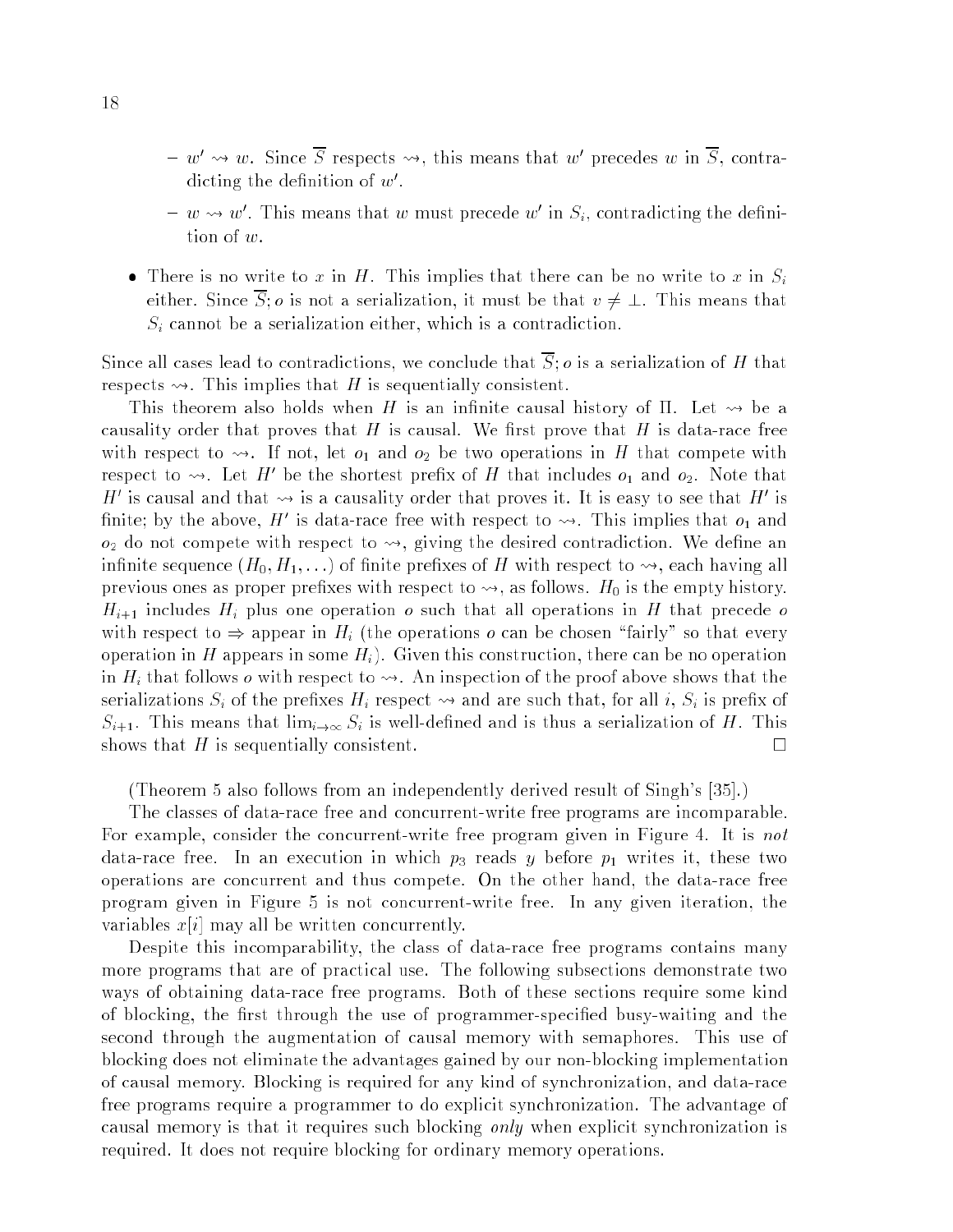complete [1.:n] and changed [1.:n] are shared variables, initially 0; *done* is a shared variable, initially  $false$ ;  $x[1..n]$  are shared variables, initially 0;  $A[1..n, 1..n]$  and  $b[1..n]$  are shared constants;  $t[1..n]$  are local variables,  $t[i]$  local to  $p_i$ ; converged is an external routine that evaluates convergence

```
process p_0:
    while not done
         for i := 1 to n
              \mathbf{await}(\mathit{complete}[i] = 1)for i := 1 to ncomplete[i] := 0for i := 1 to n
              await(changed[i] = 1)done := converged(A, x, b)for i := 1 to n
              changed[i] := 0process p_i:
                                                  while not done
                                                       t[i] := (b[i] \perp \sum_{j=1}^{i-1} A[i,j] x[j] \perp\sum_{j=i+1}^n A[i,j] x[j] \big) / A[i,i]complete[i] := 1\mathbf{await}(\mathit{complete}[i] = 0)x[i] := t[i]changed[i] := 1await(changed[i]) = 0
```
Figure 5: Synchronous Iterative Linear Solver on Causal Memory

### 6.3.1 Programs with await Statements

One common way to synchronize processes' actions is by blocking a process until some desired condition becomes true. To capture this in our program model, we allow a program to specify an action of the form  $\mathbf{await}(x = v)$ ; in process histories, we will denote this by  $a(x)v$ . This blocks the process until the desired condition is true, that is, until the shared variable x takes on the value v. It can be implemented by simple read actions as follows:

```
repeat
   a := xuntil a = v
```
However, we consider an await as a single read that appears in a local history only once each time it is invoked (any preceding reads of other values do not). Thus, a writes-into order  $\mapsto$  relates to  $a(x)v$  w(x)v and not any writes of other values read before the await completes. It is not hard to see that Theorem 5 continues to apply when **await** statements are added to the model. (Singh [35] also augments the usual memory operations with **await** operations.)

Many programs use **await** statements to synchronize the access to shared variables. For example, they can be used to effect barrier synchronization to control access to certain data. An example is given in Figure 5. The example is a synchronous iterative linear equation solver that solves  $Ax = b$ , where A is a known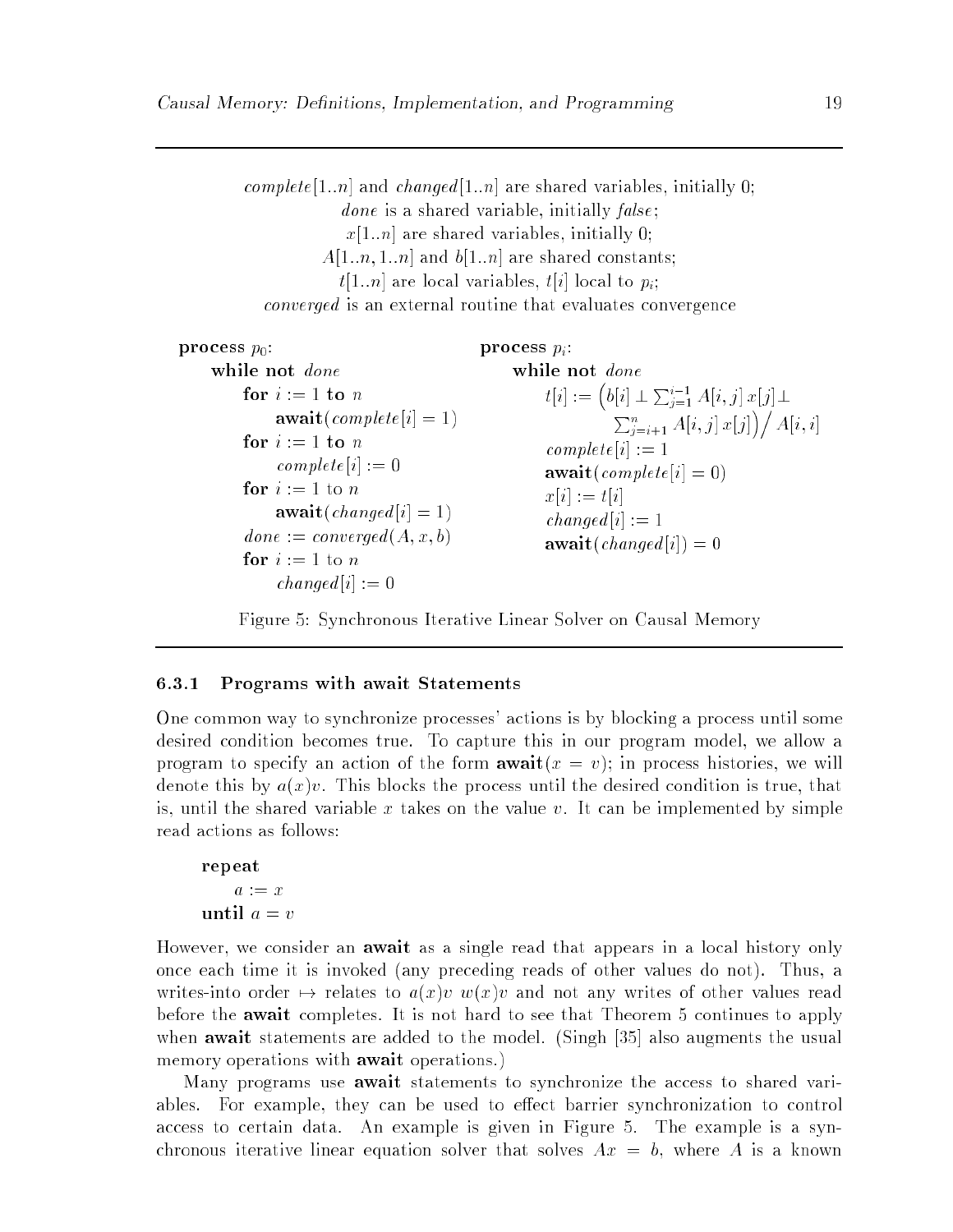$n \times n$  matrix, b is a known vector, and x is the vector that is to contain the solution. The solver operates in a series of *phases*: in each phase, process  $p_i$  computes a new value for the solution component  $x[i]$ . If we use  $x^{k}|i|$  to represent the value of the *i*th component of x in phase  $k$ , then new values are computed as follows:  $x^{k+1}[i] = (b[i] \perp \sum_{j=1}^{i-1} A[i,j] x^{k}[j] \perp \sum_{j=i+1}^{n} A[i,j] x^{k}[j]) / A[i,i]$ . Thus, the computing of  $x^{k+1}[i]$  requires access to all  $x^k[j]$  (for  $j \neq i$ ) from the previous iteration. The process  $p_i$   $(1 \le i \le n)$  computes  $x[i]$ . The process  $p_0$  tests for convergence and synchronizes each worker twice per iteration using a barrier technique: before reading the various  $x[j]$  from phase k and before writing  $x[i]$  for phase  $k + 1$ . (By making the array t shared and having workers read alternately from  $x[i]$  and  $t[i]$ , we could eliminate the first synchronization.)

The program in Figure 5 is easily shown to be correct with sequential consistency. It is also not hard to see that it is data-race free. Access to  $x[i]$  is controlled by *complete* [i] and *changed* [i]. Suppose for example that  $p_j$  ( $j \neq i$ ) reads the kth iteration value v from  $x[i]$  and let v' be the  $(k+1)$ st iteration value of  $x[i]$ . It is not hard to see that the following causal chain must exists (for any writes-into order  $\mapsto$ ) in the  $k + 1$ st iteration:

$$
r_j(x[i])v \underset{j}{\rightarrow} w_j(\text{complete}[j])1 \mapsto a_0(\text{complete}[j])1 \underset{0}{\rightarrow} w_0(\text{complete}[i])0 \mapsto a_i(\text{complete}[i])0 \rightarrow w_i(x[i])v'.
$$

Thus, these two accesses to  $x[i]$  do not compete to any  $\leadsto;$  similar arguments show that there are no competing accesses in any execution of the program; thus, the program is data-race free. Theorem 5 now implies it runs correctly on causal memory. In fact, it runs faster with causal memory than with sequential consistency [22].

While the program presented in Figure 5 requires a centralized coordinator, there also exists a fully distributed solution [15]. This solution is also data-race free and thus runs correctly with causal memory.

### 6.3.2 Programs with Semaphores

While **await** statements allow for barrier synchronization such as that used in Figure 5 above, they do not suffice for implementing other kinds of synchronization, such as critical sections. Recall that **await** statements can be implemented with a "spinning" read." However, it has been shown that the mutual exclusion necessary for implementing critical sections cannot be realized with causal memory without cooperation [9]; for example, Peterson's algorithm [34] for mutual exclusion will not run correctly with causal memory.

Mutual exclusion can be implemented with special synchronization primitives such as *semaphores*. A semaphore is a variable holding a non-negative integer that supports two operations:  $V$ , which atomically increments the value, and  $P$ , which atomically decrements it. If the semaphore's value is zero, then a P operation is blocked until the semaphore becomes positive.

It is possible to add semaphores to our definition of causal memory; call the result extended causal memory. Note that every operation on a semaphore reads and then writes the semaphore (e.g., a V operation first reads the semaphore and then writes an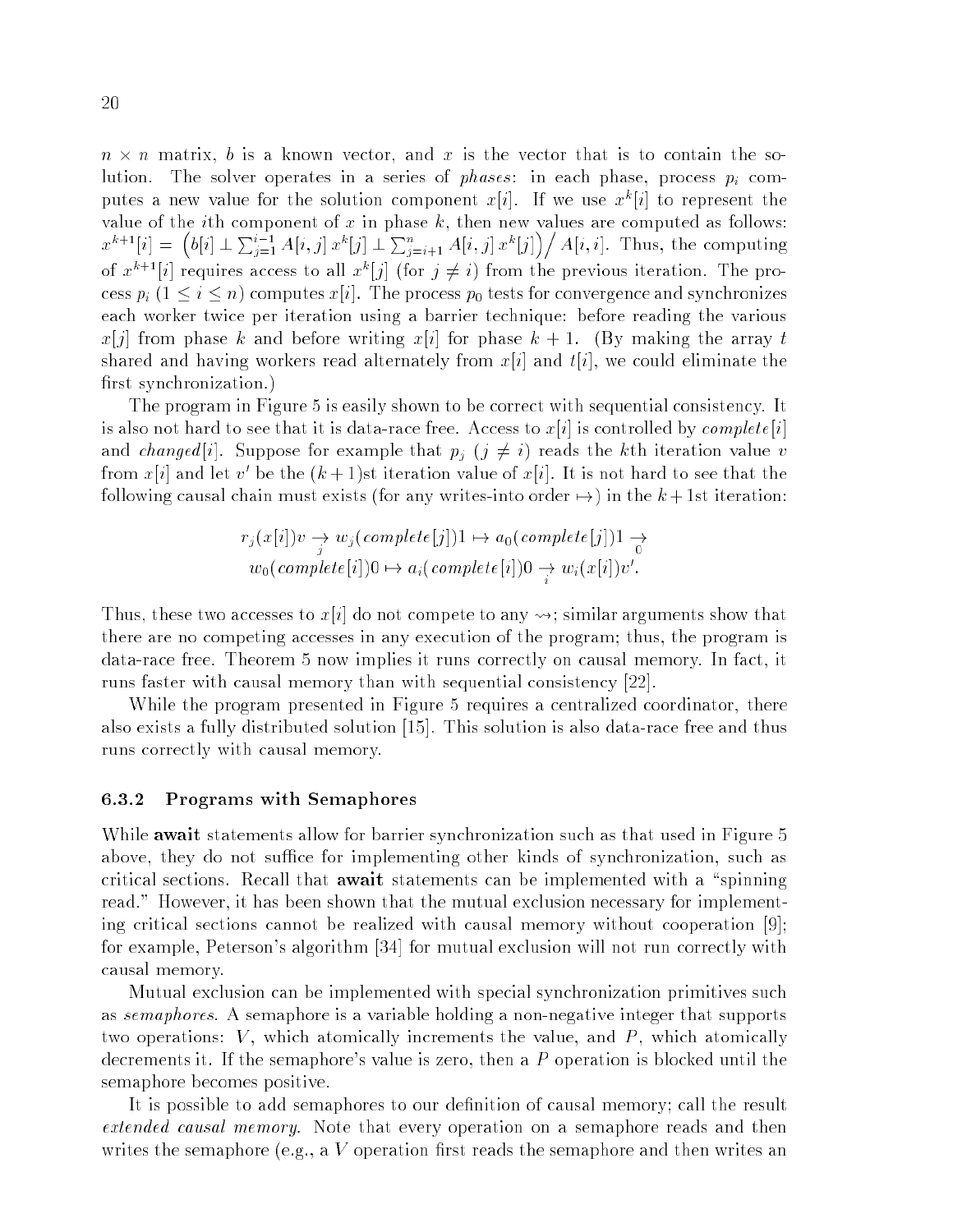incremented value). Because of this, all operations on a semaphore are causally related, meaning that there can be no competing accesses to a semaphore. This implies that, in an execution with extended causal memory, all operations on a semaphore appear in the same order to all processes. An implementation of extended causal memory would require blocking and is beyond the scope of this paper. It is not hard to see that Theorem 5 applies to extended causal memory.

Semaphores can be useful in synchronization. For example, the program in Figure 5 can be modified to use semaphores. Let the arrays *complete* and *changed* be of semaphores, and let each write to an array element be a  $V$  operation and each **await** statement be a  $P$  operation. The program remains correct and data-race free.

Semaphores can also be used to implement critical sections. With each critical section is associated a semaphore with initial value 1. A process invokes P on the semaphore before entering a critical section and invokes V on the same semaphore upon leaving.

## 6.4 Other Work

Other researchers have considered different programming models and the correctness of programs in those models on memories weaker than sequential consistency.

Gibbons, Merritt, and Gharachorloo considered the DASH system's RCsc version of release consistency  $[17]$ . This is a "mixed" memory model in that it allows programmers to specify (or "label") whether operations are "weak" or "strong". In this case, the strong operations are sequentially consistent, whereas weak operations are ordered based on when they are invoked relative to the strong operations. A program is properly labeled if there are no data races among the weak operations. Gibbons et al. showed that, when run on RCsc, properly labeled programs admit only sequentially consistent executions. Attiva et al. showed a similar result for a different mixed memory model, called hybrid consistency [8]. They also proved that only sequentially consistent executions are obtained if either all writes or all reads are labeled as strong. Our results contrast with both of these in that we do not require a memory model that allows strong (sequentially consistent) operations (except in Section 6.3.2).

Singh [35] independently considered programming models for purely weak consistency models such as causal memory. His work classifies programs based on the types of executions they permit with a weaker form of memory. Our work differs from his in that we classify programs based on how they execute with sequentially consistency and then prove properties about their execution on causal memory. We believe that this is a potentially more productive approach, as it is easier for programmers to reason about the behavior of programs with sequential consistency.

Heddaya and Sinha [19] considered a variety of weaker forms of memory, including slow memory [21]. They showed that all programs in the class of totally asynchronous iterative algorithms [12] run correctly on slow memory (and, therefore, on causal memory). We note here that the class of *synchronous iterative algorithms* is a broader class and not all of these programs run correctly with slow memory. However, these programs are data-race free (Figure 5 gives an example) and run correctly with causal memory.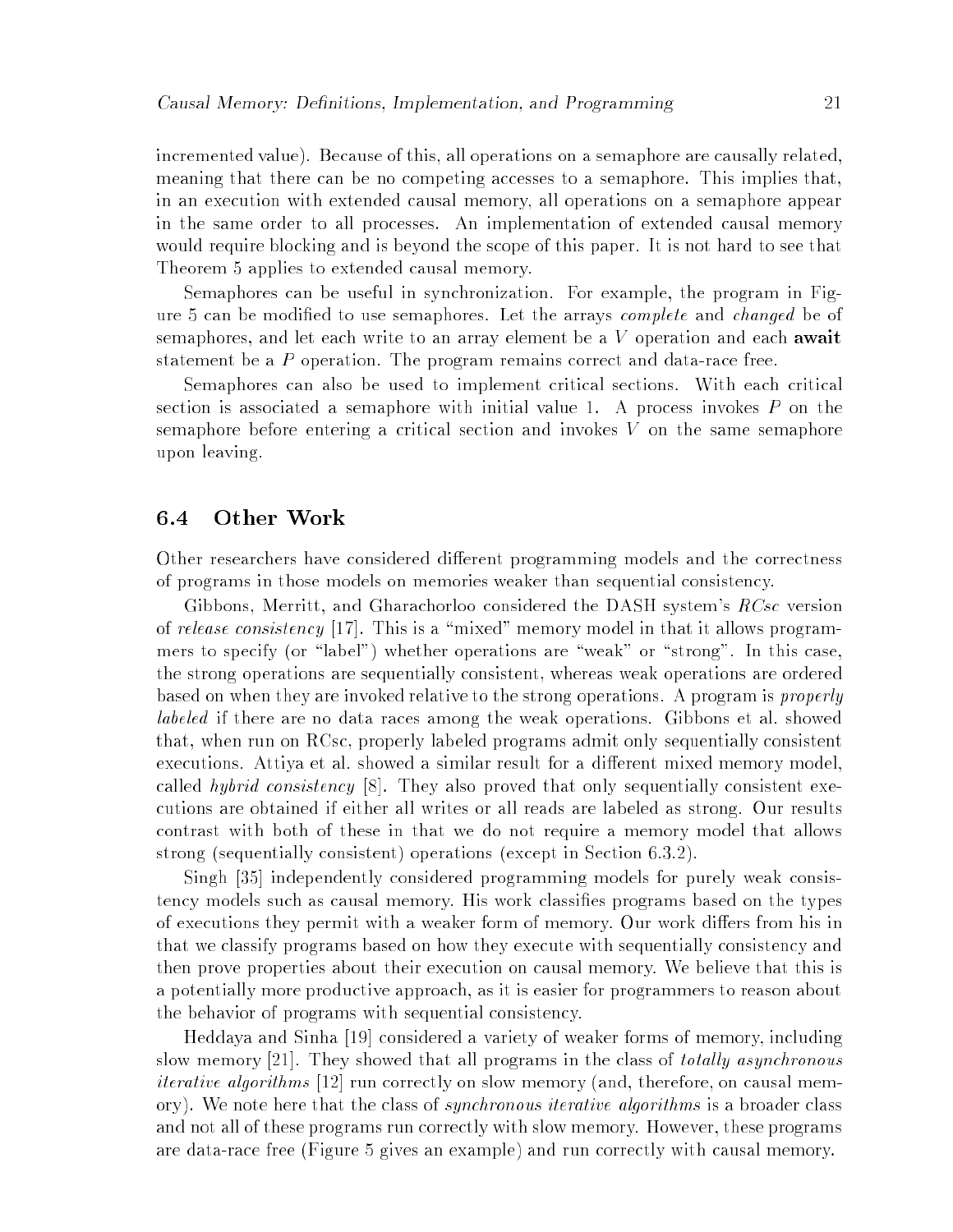### **Discussion**  $\overline{7}$

We have presented a new model of distributed shared memory called *causal memory*. We defined it formally using a simple framework that allows it to be compared easily with other memory models. We exhibited a message-based implementation of causal memory. Finally, we formally characterized two classes of programs that run correctly with causal memory, assuming that they do so under sequential consistency.

Our formal analysis shows causal memory to lie between sequential consistency (a strong memory) and PRAM (a weak one). This suggests that it may be powerful enough to program easily (like strong memories) but at the same time allow inexpensive implementations (like weak memories). These are borne out by the results in Sections 5 and 6.

Our implementation of causal memory is *non-blocking*; a process can always complete a read or a write operation immediately, without having to communicate with other processes. All communication can take place in the background between memory accesses. It is important to note that this implementation, like the definition of causal memory, lies between sequential consistency and PRAM; it allows histories that are not sequentially consistent but no PRAM histories that are not causal.

Section 6 shows that all concurrent-write free and data-race free programs will run correctly on causal memory. These are programs in which data accesses are controlled using explicit synchronization. Such synchronization is often necessary even for distributed programs designed to run with sequentially consistent memory. For example, the synchronization in the program in Figure 5 is necessary even with stronger memories, yet the program runs correctly with causal memory. By requiring only that the programmer explicitly specify the synchronization needed, we allow him or her to use a form of memory that can be implemented much more efficiently.

All these facts show that causal memory has the potential to be an important model for distributed shared memory systems. To realize this potential, we are currently exploring implementations of causal memory in actual distributed systems [6]. These are more practical than the theoretically motivated implementation given in Section 5, basing communication on entire pages rather than single variables (see the discussion at the end of that section). In the future, we plan to benchmark these implementations to better compare causal memory with other intermediate memory models.

# Acknowledgements

We were greatly helped in the development of Section 6 by discussions with Ambuj K. Singh. Dr. Singh and Subodh Kumar both provided comments on earlier versions of this paper.

# References

[1] Sarita V. Adve and Mark D. Hill. Weak ordering—a new definition. In *Proceedings of* the Seventeenth Annual International Symposium on Computer Architecture, pages  $2-14$ ,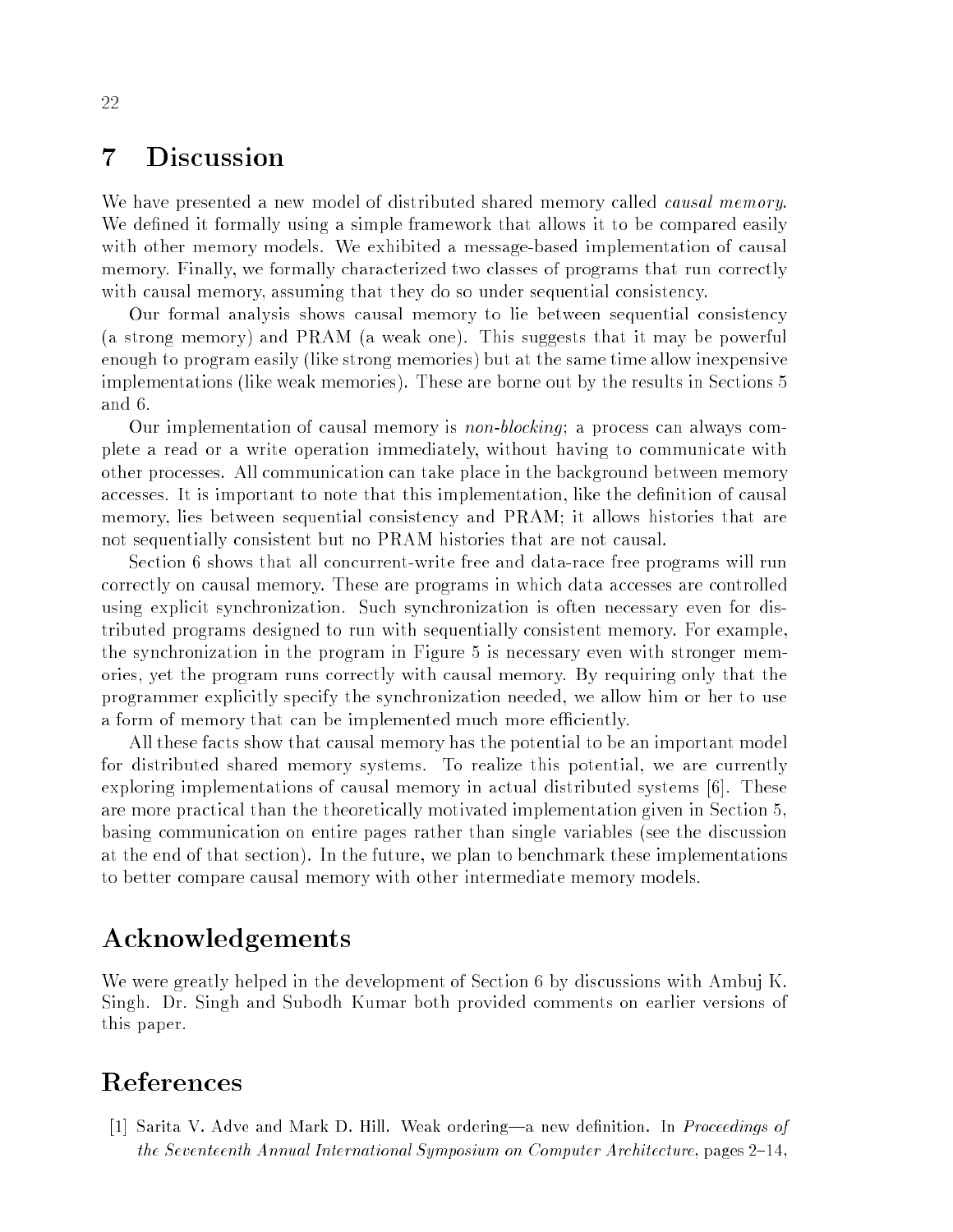May 1990.

- [2] Sarita V. Adve and Mark D. Hill. A unified formalization of four shared-memory models. IEEE Transactions on Parallel and Distributed Systems,  $4(6)$ :613-624, June 1993.
- [3] Yehuda Afek, Geoffrey Brown, and Michael Merritt. Lazy caching. ACM Transactions on Programming Languages and Systems,  $15(1):182{-}205$ , January 1993.
- [4] Mustaque Ahamad, Rida A. Bazzi, Ranjit John, Prince Kohli, and Gil Neiger. The power of processor consistency. In Proceedings of the Fifth Symposium on Parallel Algorithms and Architectures, pages 251-260. ACM Press, June 1993. A full version appears a Technical Report 92/34, College of Computing, Georgia Institute of Technology.
- [5] Mustaque Ahamad, James E. Burns, Phillip W. Hutto, and Gil Neiger. Causal memory. In S. Toueg, P. G. Spirakis, and L. Kirousis, editors, *Proceedings of the Fifth International* Workshop on Distributed Algorithms, volume 579 of Lecture Notes on Computer Science, pages 9-30. Springer-Verlag, October 1991. A revised and expanded version exists [7].
- [6] Mustaque Ahamad, Phillip W. Hutto, and Ranjit John. Implementing and programming causal distributed shared memory. In Proceedings of the Eleventh International Conference on Distributed Computing, pages  $274-281$ , May 1991.
- [7] Mustaque Ahamad, Gil Neiger, Prince Kohli, James E. Burns, and Phillip W. Hutto. Causal memory: Definitions, implementation, and programming. Technical Report 93/55, College of Computing, Georgia Institute of Technology, September 1993. Submitted for publication.
- [8] Hagit Attiya, Soma Chaudhuri, Roy Friedman, and Jennifer L. Welch. Shared memory consistency conditions for non-sequential execution: Definitions and programming strategies. In Proceedings of the Fifth Symposium on Parallel Algorithms and Architectures, pages 241-250. ACM Press, June 1993.
- [9] Hagit Attiya and Roy Friedman. A correctness condition for high performance multiprocessors. In Proceedings of the Twenty-Fourth ACM Symposium on Theory of Computing, pages 679-690. ACM Press, May 1992.
- [10] Hagit Attiya and Jennifer L. Welch. Sequential consistency versus linearizability. ACM Transactions on Computer Systems,  $12(2):91-122$ , May 1994.
- [11] J. K. Bennett, J. B. Carter, and W. Zwaenepoel. Adaptive software cache management for distributed shared memory architectures. In Proceedings of the Seventeenth Annual International Symposium on Computer Architecture, May 1990.
- [12] Dimitri P. Bertsekas and John N. Tsitsiklis. Parallel and Distributed Computation: Numerical Methods. Prentice Hall, Englewood Cliffs, New Jersey, 1989.
- [13] Kenneth Birman, Andre Schiper, and Pat Stephenson. Lightweight causal and atomic group multicast. ACM Transactions on Computer Systems,  $9(3):272-314$ , August 1991.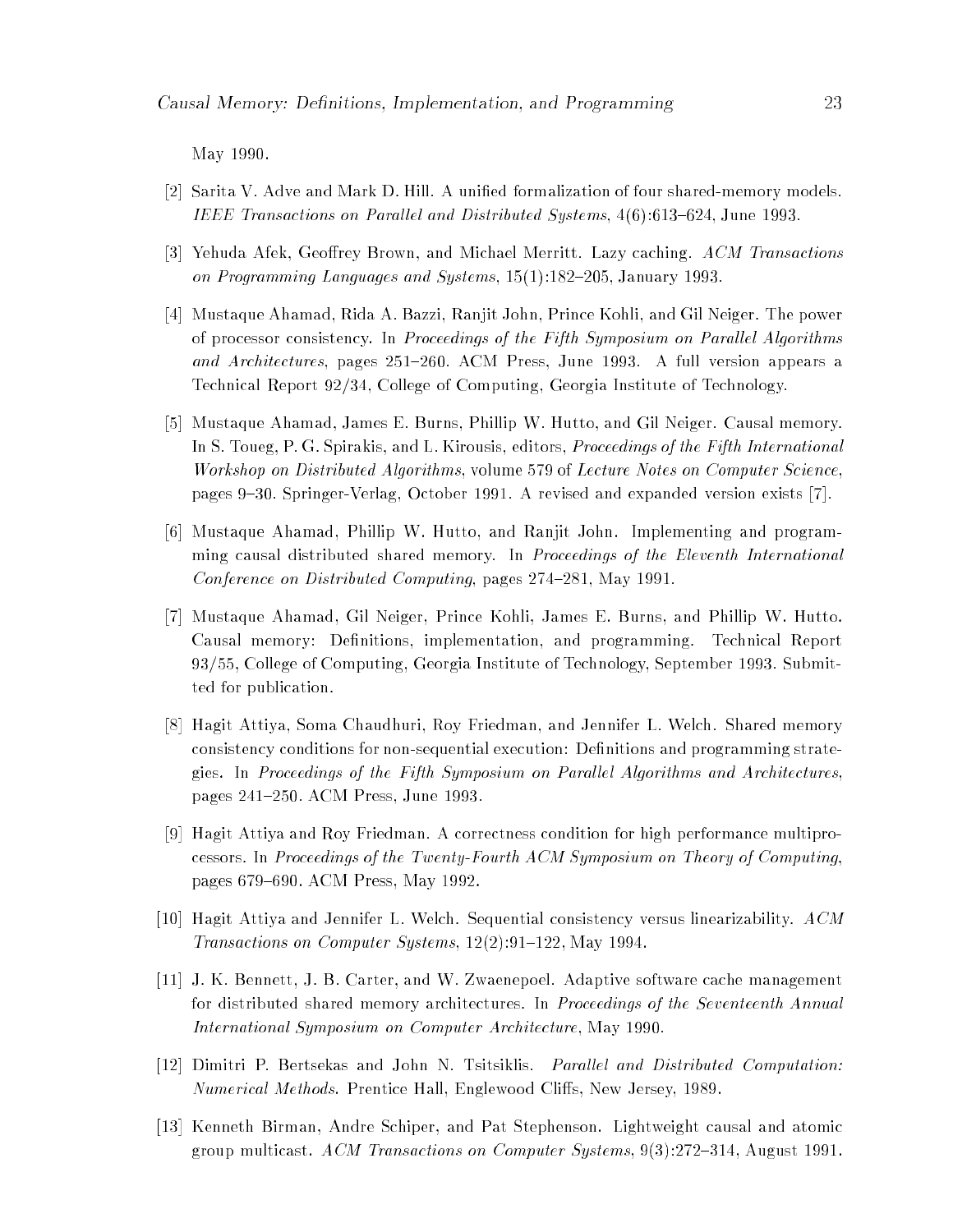- [14] Colin Fidge. Logical time in distributed computing systems. Computer,  $24(8):28{-}33$ , August 1991.
- [15] Roy Friedman, 1991. Personal communication.
- [16] Kourosh Gharachorloo, Daniel Lenoski, James Laudon, Phillip Gibbons, Anoop Gupta, and John Hennessy. Memory consistency and event ordering in scalable shared-memory multiprocessors. In Proceedings of the Seventeenth International Symposium on Computer  $Architecture$ , pages 15-26, May 1990.
- [17] Phillip B. Gibbons, Michael Merritt, and Kourosh Gharachorloo. Proving sequential consistency of high-performance shared memories. In *Proceedings of the Third Symposium* on Parallel Algorithms and Architectures, pages 292-303. ACM Press, July 1991.
- [18] James R. Goodman. Cache consistency and sequential consistency. Technical Report 61, IEEE Scalable Coherent Interface Working Group, March 1989.
- [19] Abdelsalam Heddaya and Himanshu Sinha. Computing with non-coherent shared memory. Technical Report 93-007, Computer Science Department, Boston University, June 1993.
- [20] Maurice P. Herlihy and Jeannette M. Wing. Linearizability: A correctness condition for concurrent objects. ACM Transactions on Programming Languages and Systems,  $12(3):463{-}492$ , July 1990.
- [21] Phillip W. Hutto and Mustaque Ahamad. Slow memory: Weakening consistency to enhance concurrency in distributed shared memories. In *Proceedings of the Tenth Inter*national Conference on Distributed Computing Systems, May 1990. A complete version appears as Technical Report 89/39, School of Information and Computer Science, Georgia Institute of Technology.
- [22] Ranjit John. Implementing and Programming Weakly Consistent Memories. Ph.D. dissertation, Georgia Institute of Technology, 1994.
- [23] Ranjit John and Mustaque Ahamad. Implementation and evaluation of causal memory for data race free programs. Technical Report 94/30, College of Computing, Georgia Institute of Technology, July 1994.
- [24] R. E. Kessler and M. Livny. An analysis of distributed shared memory algorithms. In Proceedings of the Ninth International Conference on Distributed Computing, pages 498-505, June 1989.
- [25] Prince Kohli, Gil Neiger, and Mustaque Ahamad. A characterization of scalable shared memories. In Proceedings of the Twenty-Second International Conference on Parallel *Processing*, pages I-332-I-335, August 1993.
- [26] Leslie Lamport. Time, clocks, and the ordering of events in a distributed system. Communications of the ACM,  $21(7)$ :558-565, July 1978.